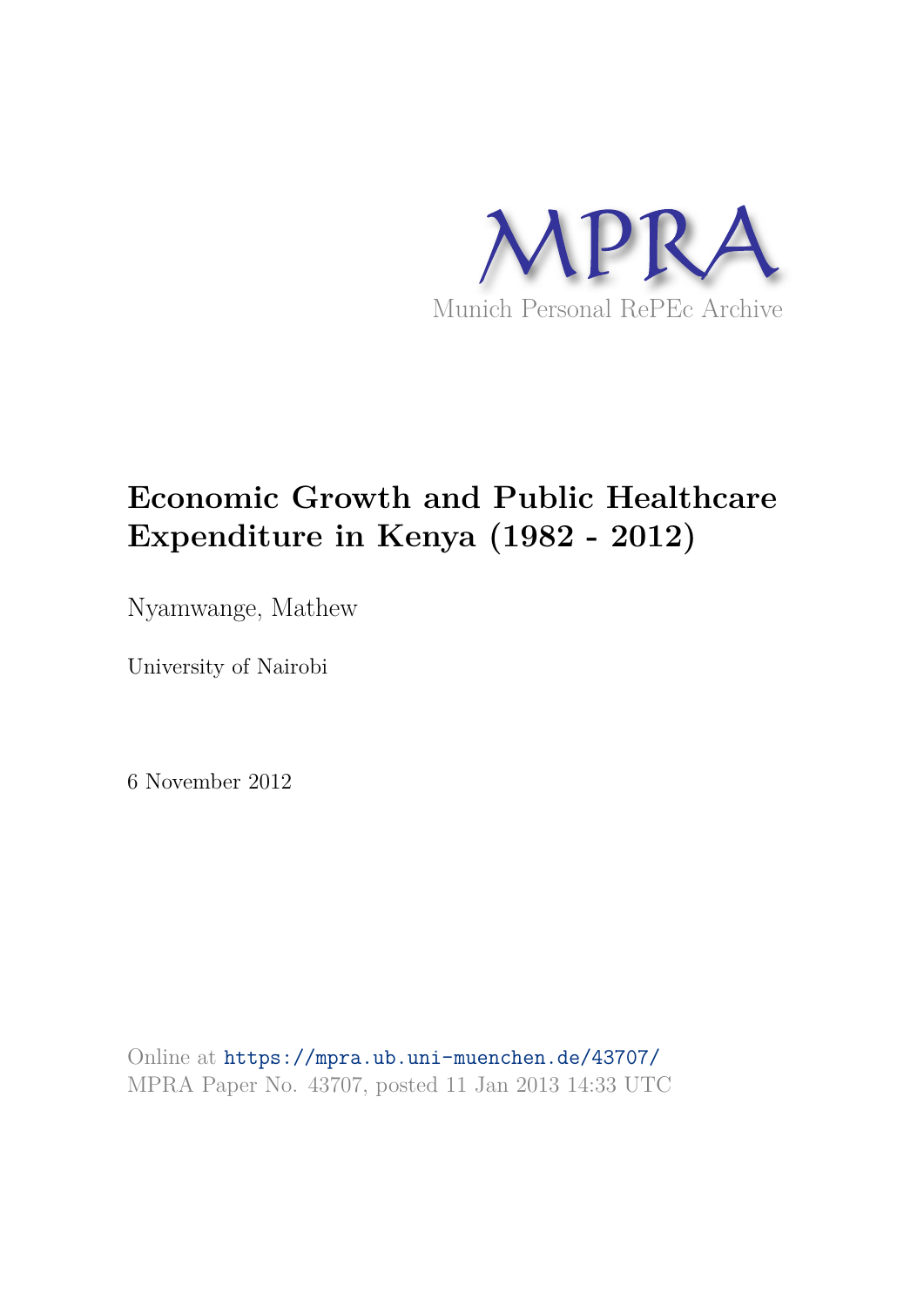# **ECONOMIC GROWTH AND PUBLIC HEALTH EXPENDITURE IN KENYA**   $(1982 - 2012)$

**By** 

 **Mathew Nyamwange X50/70602/2007** 

 **SUPERVISORS Prof G. Mwabu Dr. M. Mugo** 

**An economic research proposal submitted in partial fulfillment of the requirement for the award of a degree in Masters of Arts in Economics, School of Economics, University of Nairobi** 

**July 2012**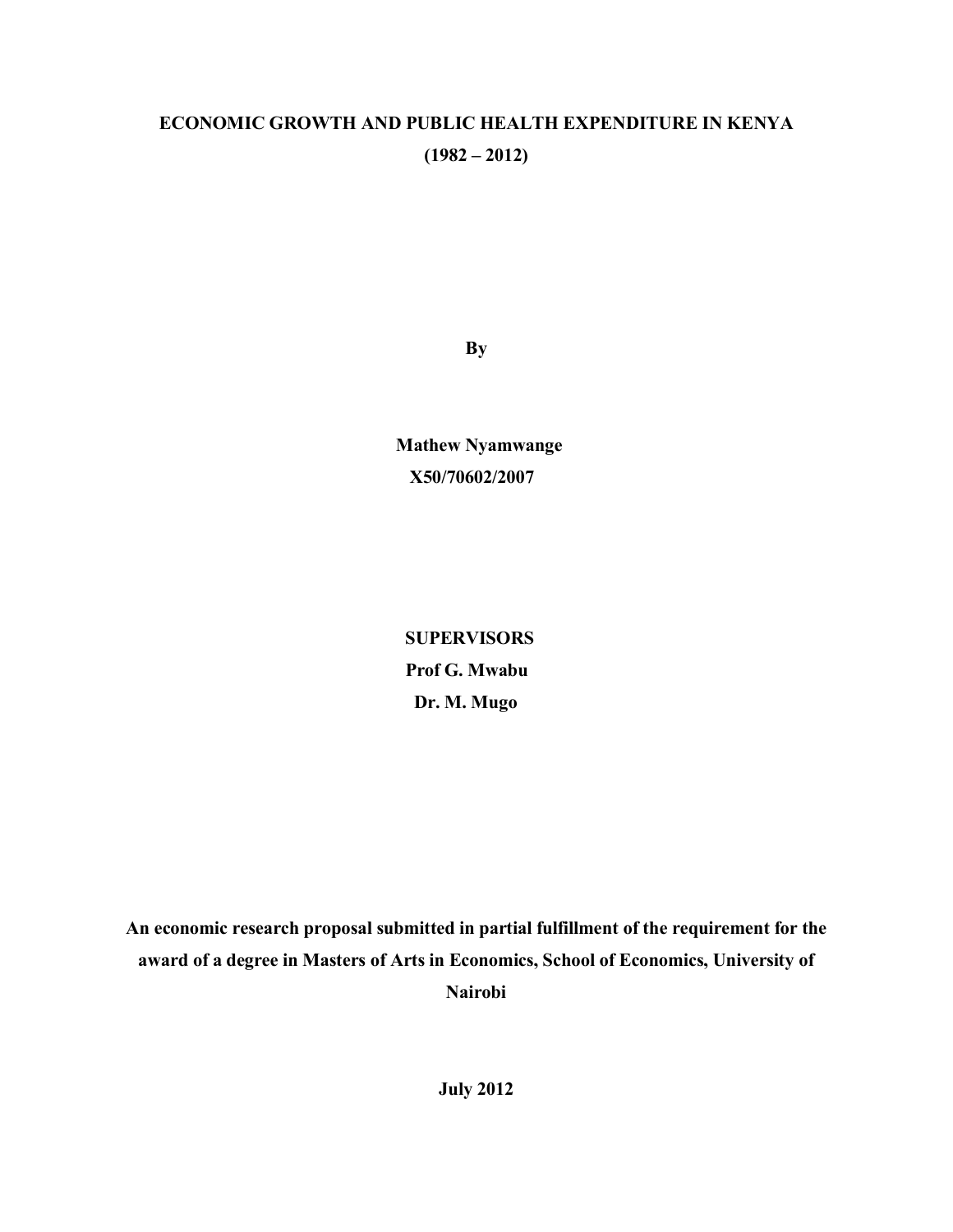# **DECLARATION**

This is my original work and has not been presented for a degree in any other university.

Mr. Nyamwange Mathew X50/70602/2007

Date  $28/8/2012$ 

This project has been submitted for this examination with my approval as University Supervisor.

Mwaln

Date  $6/11/2012$ 

Prof. G. Mwabu School of Economics University of Nairobi

attenger

Date  $6/(\sqrt{20/2})$ 

Dr. Mercy Mugo School of Economics University of Nairobi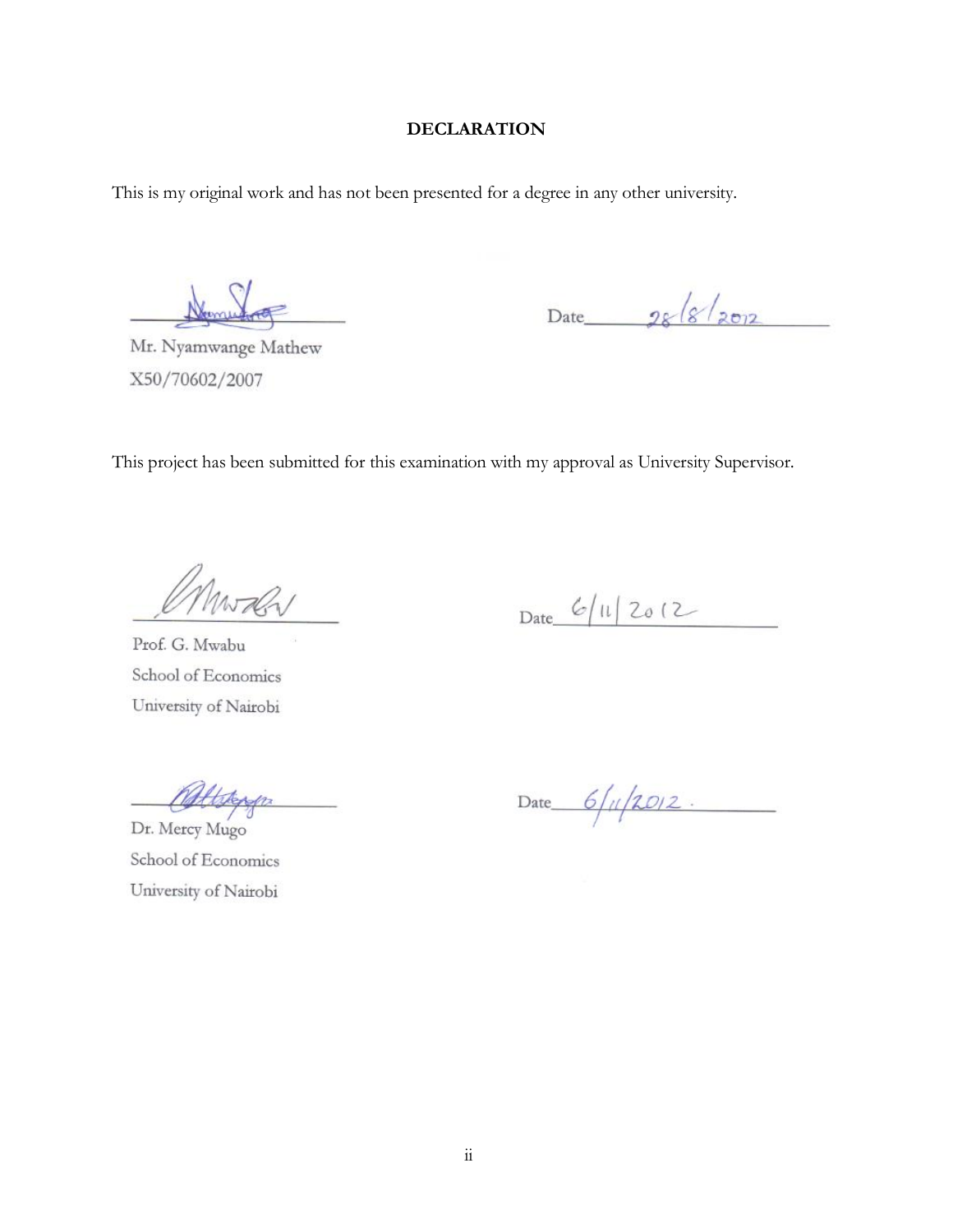# **DEDICATION**

This work is dedicated to God's glory! My dear parents, the Late Father Silas Nyamwange and Mother Hephziba Mokeira Nyamwange; my family – sisters and brothers of all whom have made the completion of this study worthwhile.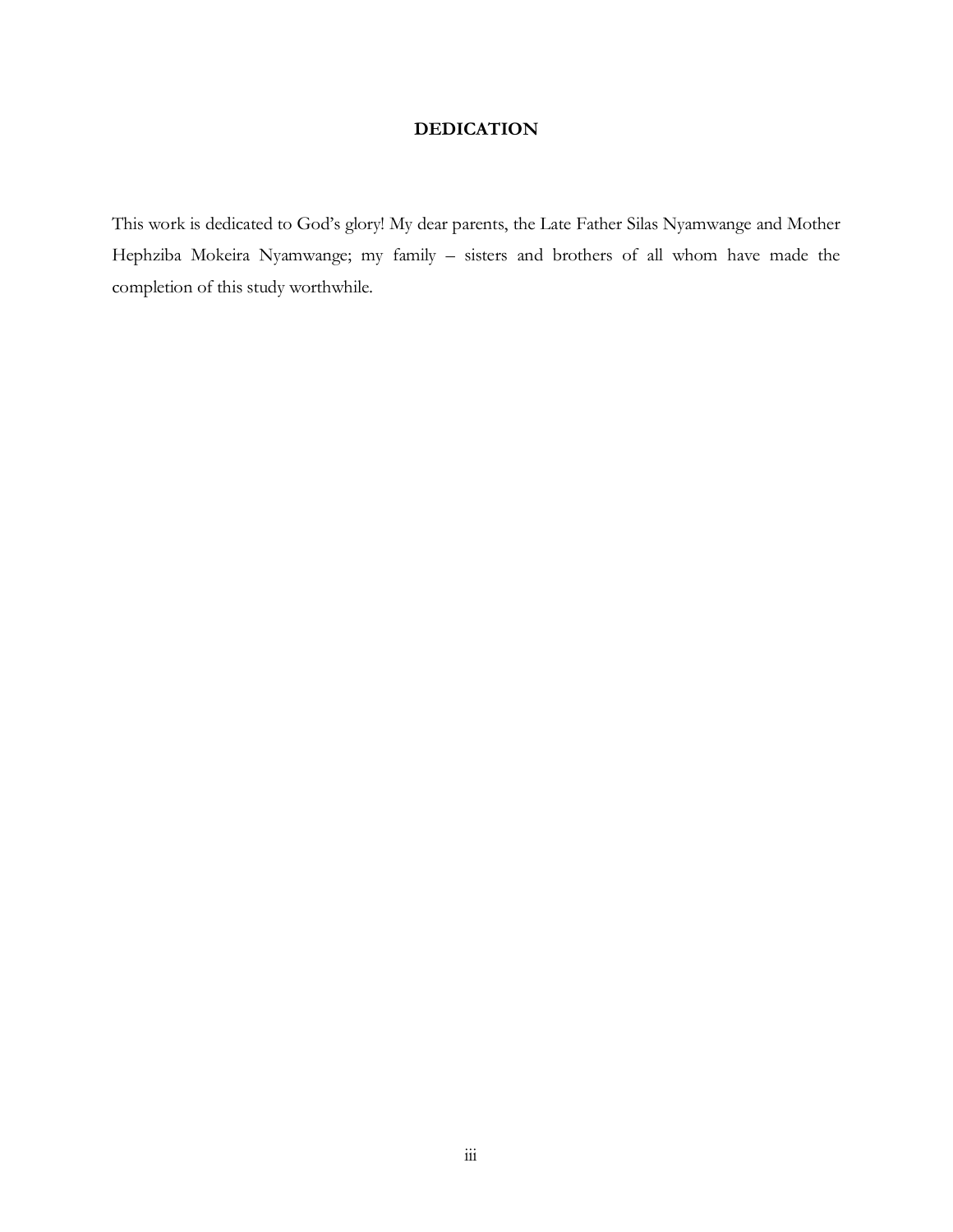### **ACKNOWLEDGEMENT**

I would like to thank my supervisor Prof G. Mwabu for his constructive comments, time, and advice which brought me to the completion of this study. I am ever grateful to Dr. M. Mugo for her contributions which helped a lot in ensuring that my studies proceeded smoothly.

Secondly, I wish to extend my appreciation to my mom for her support, and to my brothers and sisters especially Lynette and Fred, for their educational motivation. To them I say, *"Nyasaye abasesenie". (Translation: God Bless You)* 

Above all, I would like to thank my Heavenly Father for the guidance, grace and mercy which He showed me as I endeavored to complete this study.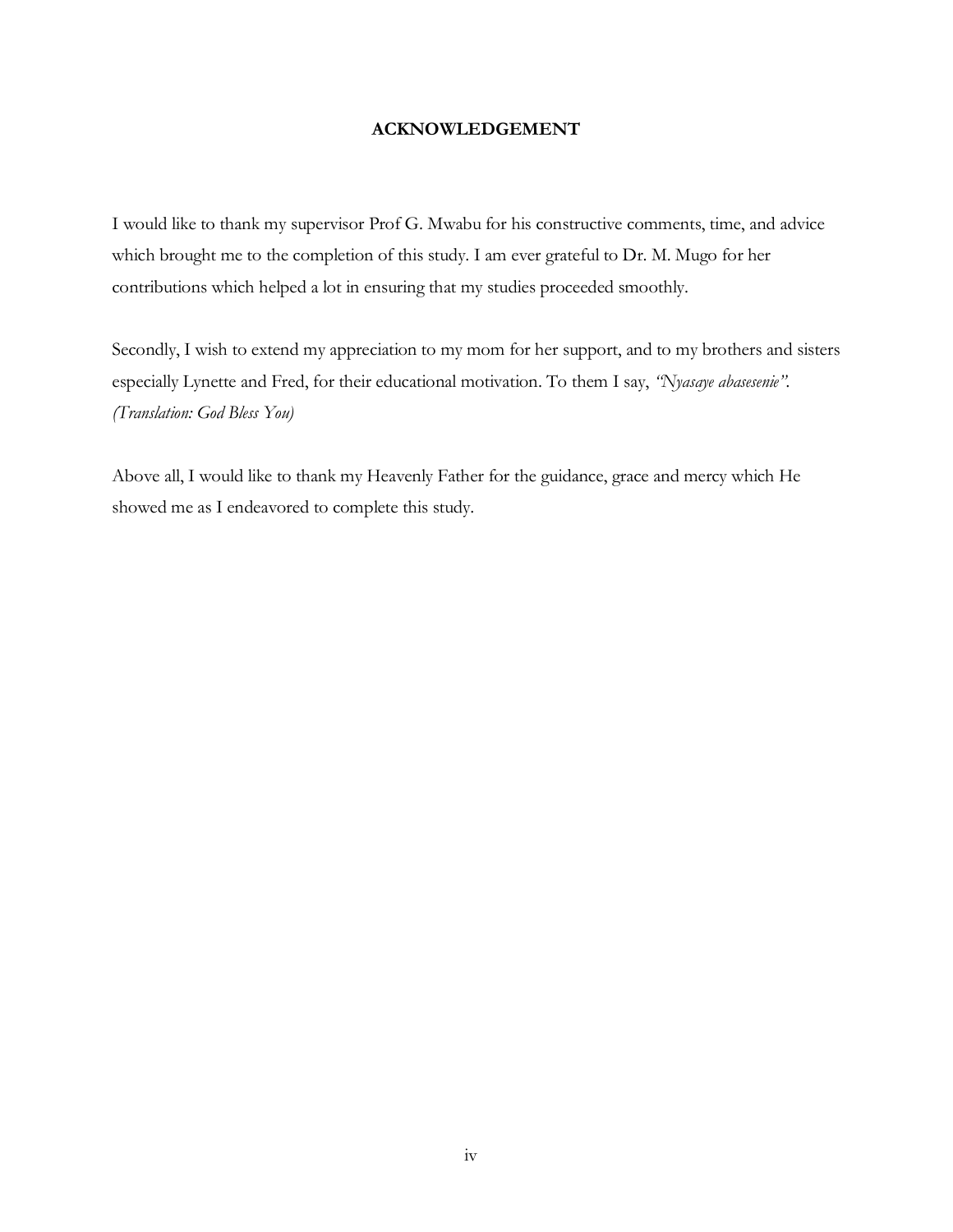#### **ABSTRACT**

This study examines the effect of per capita gross domestic product (GDP per capita) on public healthcare expenditure (PHCE) in Kenya. The study uses estimates of public recurrent & development expenditures, (1982 - 2012), as well as the economic survey and statistical abstracts for the same years. The analysis is a time series estimation of the effect of per capita gross domestic product on public healthcare expenditure, so as to explain the minimum amount of funding that the government should direct to public healthcare expense given future predictions of GDP per capita by institutions like World Bank. The study employs OLS regression and checks for co-integration on the long-run relationship between PHCE and GDP per capita, as well as other tests of granger causality, unit root presence and stationarity. The study attempts to determine the properties of healthcare in Kenya, and finds that healthcare in Kenya is a necessary good and has an elasticity of 0.024% to GDP per capita. This is to mean that for every 1% increase in GDP per capita, PHCE should increase by 0.024%.

For the policy makers, this study advices on a suitable strategy for financing healthcare in Kenya as it faces challenges of underfunding and an increased demand of quality and availability of health care services that are equitable and affordable for a growing population.

In this study, health care expenditure (PHCE) may simply refer to total public expenses from government budgetary allocation and financial aid that the Kenyan health sector spends annually on health care delivery systems.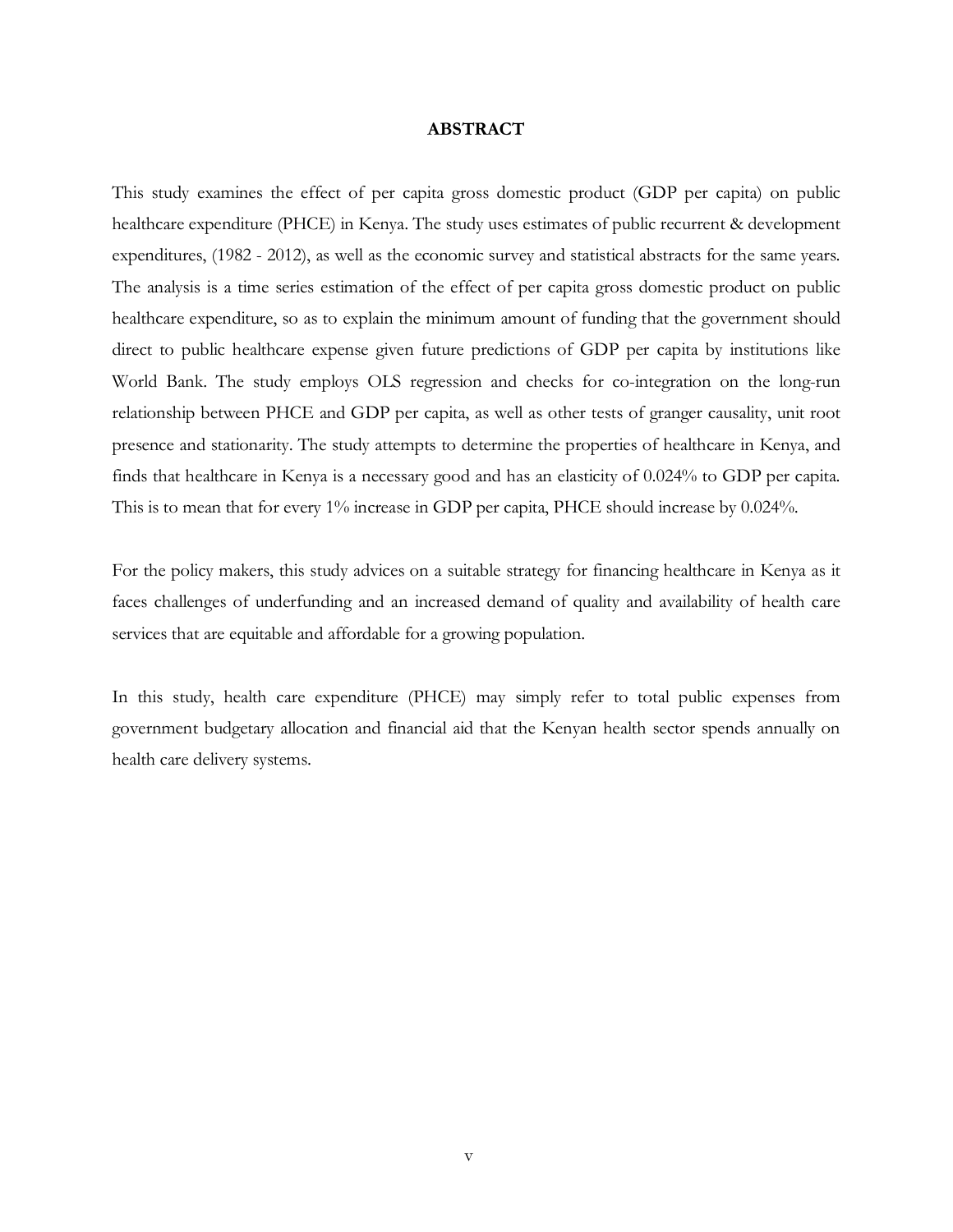# **TABLE OF CONTENTS**

# CHAPTER ONE

| <b>CHAPTER TWO</b>   |
|----------------------|
|                      |
|                      |
|                      |
|                      |
|                      |
|                      |
| <b>CHAPTER THREE</b> |
|                      |
|                      |
|                      |
|                      |
|                      |
|                      |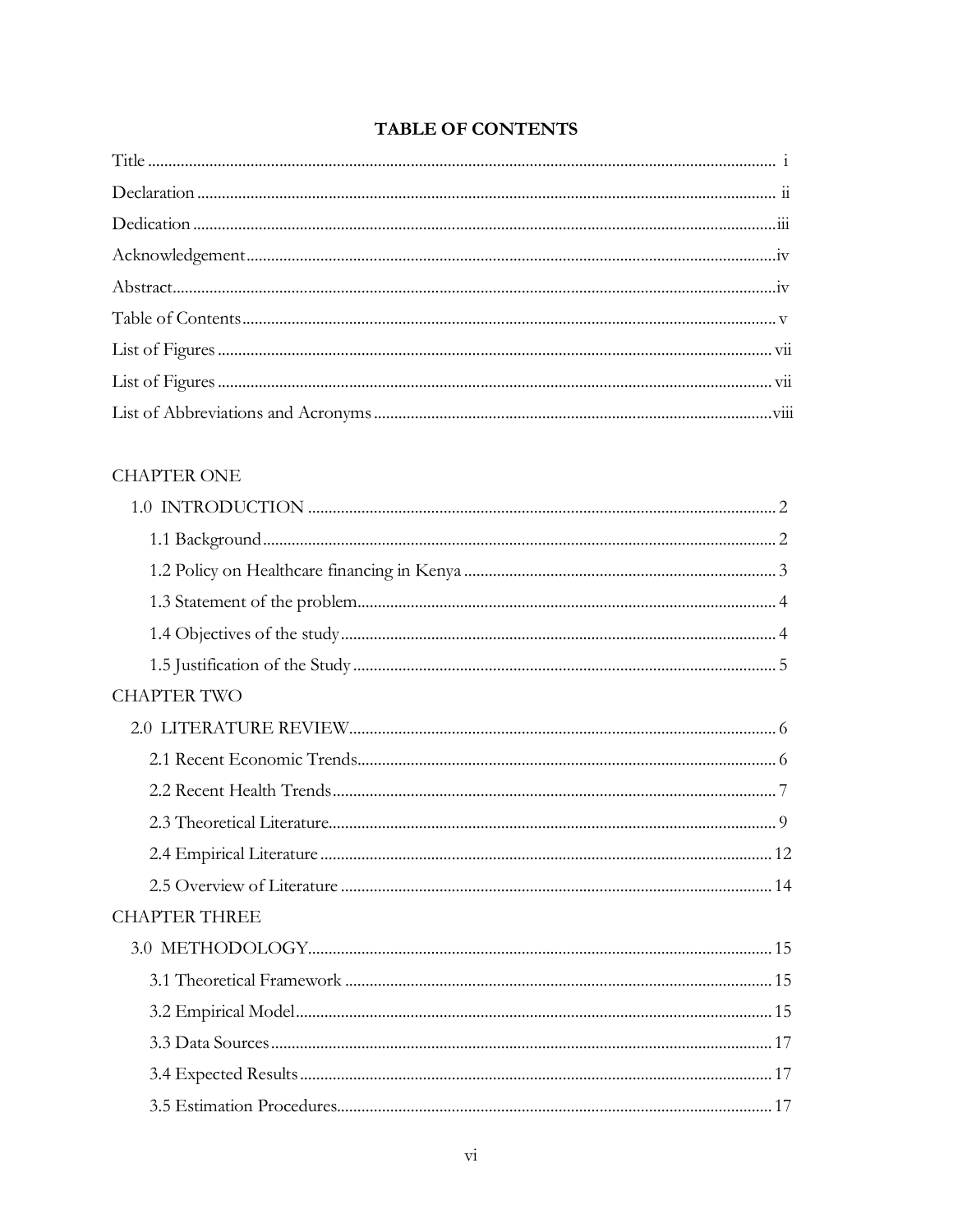| 22 E 21 |  |
|---------|--|
|---------|--|

# **CHAPTER FOUR**

| <b>CHAPTER FIVE</b> |  |
|---------------------|--|
|                     |  |
|                     |  |
|                     |  |
|                     |  |
|                     |  |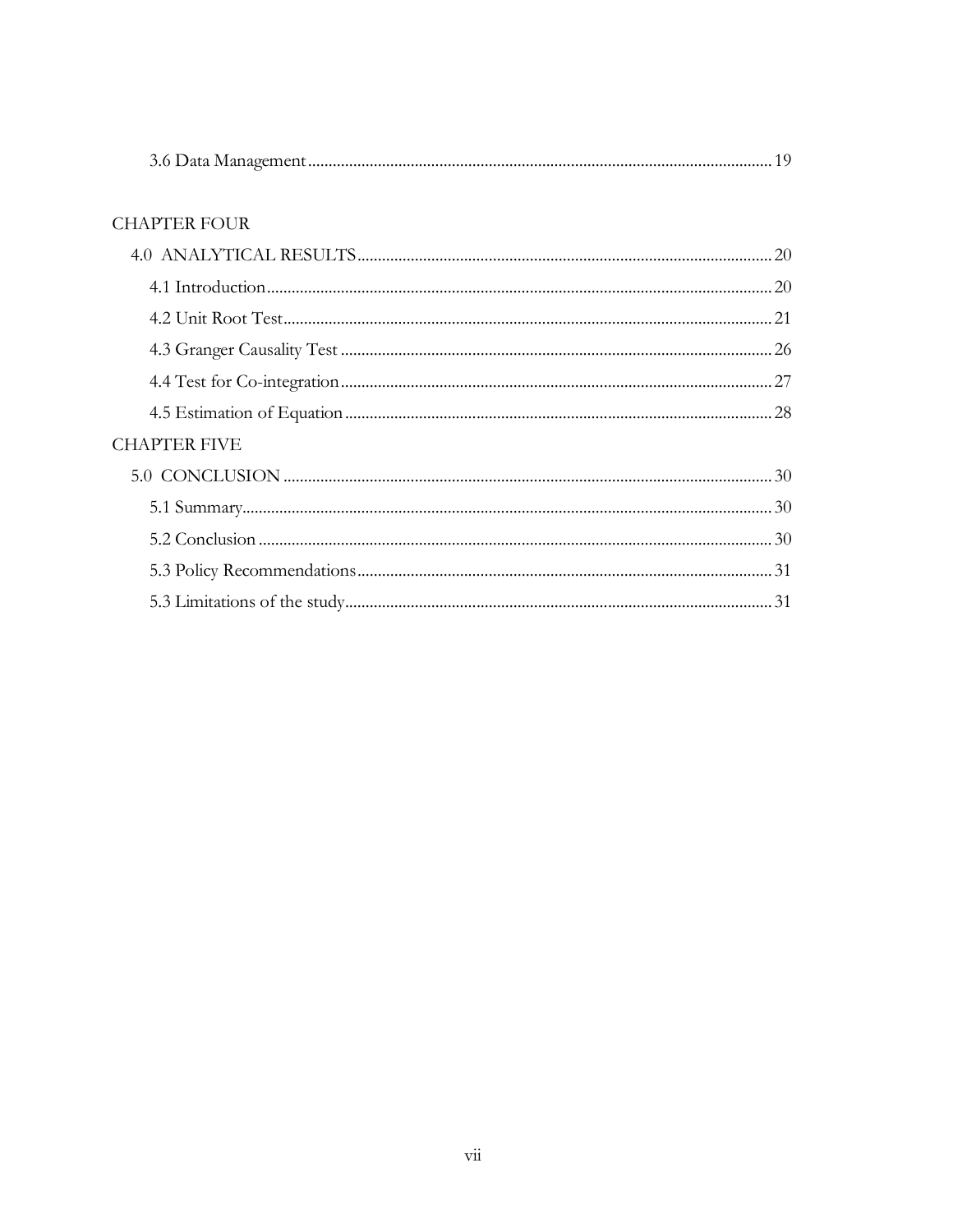# **LIST OF FIGURES**

# **LIST OF TABLES**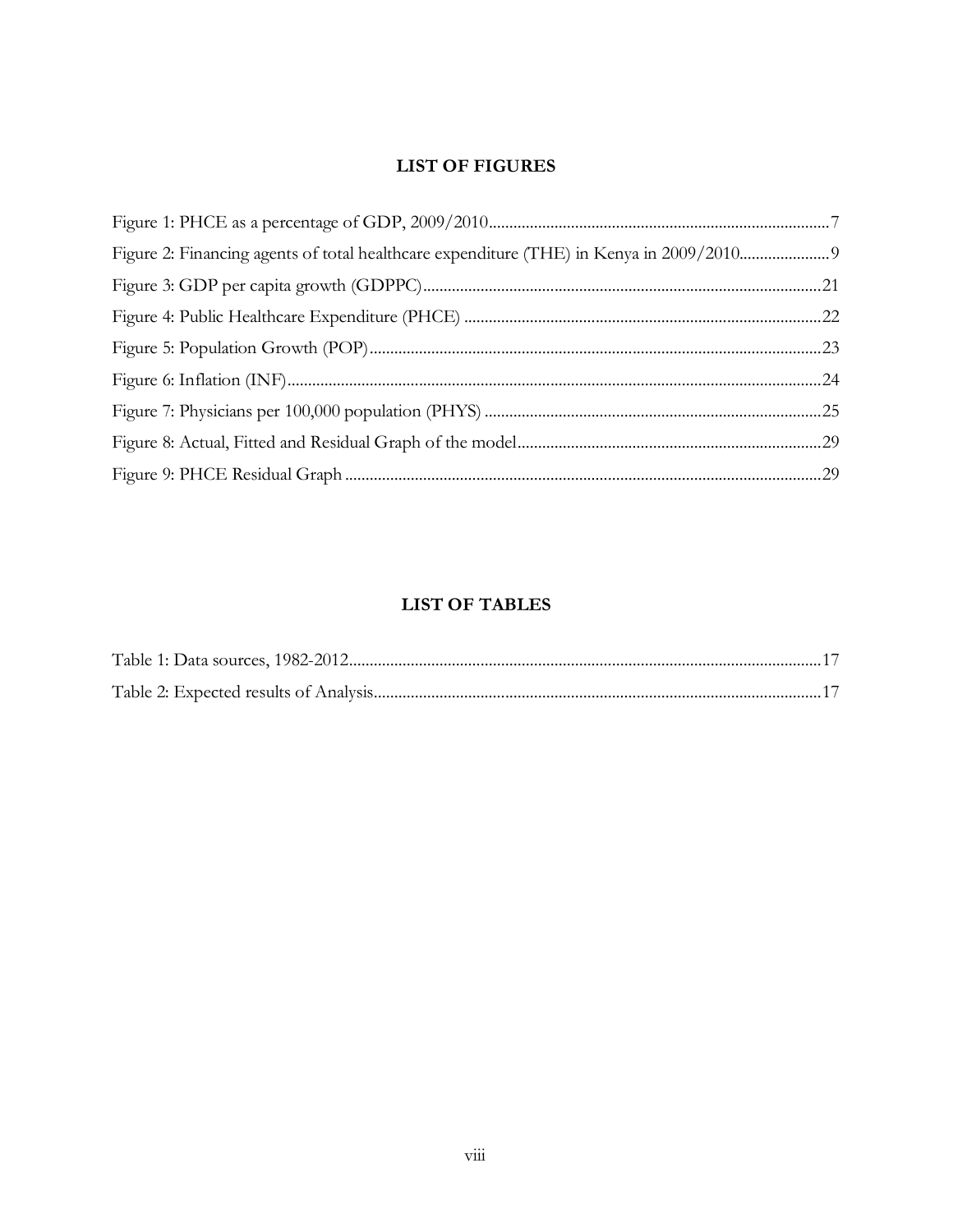# **LIST OF ABBREVIATIONS/ACRONYMS**

| <b>ADF</b>      | Augmented Dickey-Fuller                       |
|-----------------|-----------------------------------------------|
| <b>CPI</b>      | Consumer Price Index                          |
| <b>DALY</b>     | Daily Adjusted Life Year                      |
| <b>DHS</b>      | Demographic Health Survey                     |
| <b>GDP</b>      | <b>Gross Domestic Product</b>                 |
| <b>GOK</b>      | Government of Kenya                           |
| <b>HFP</b>      | Health Policy Framework                       |
| <b>HIV/AIDS</b> | Human Immunodeficiency Virus/ Acquired immune |
|                 | Deficiency Syndrome                           |
| <b>LTEF</b>     | Long term Expenditure Framework               |
| <b>MOH</b>      | Ministry of Health                            |
| <b>MTEF</b>     | Medium Term Expenditure Framework             |
| <b>NGO</b>      | Non-Governmental Organizations                |
| <b>NHEA</b>     | National Health Expenditure Accounts          |
| <b>NHIF</b>     | National Health Insurance Fund                |
| <b>NHSSP</b>    | National Health Sector Strategic Plan         |
| <b>OLS</b>      | <b>Ordinary Least Squared</b>                 |
| <b>QALY</b>     | Quality Adjusted Life Year                    |
| <b>PAYE</b>     | Pay As You Earn                               |
| <b>PHCE</b>     | Public Healthcare Expenditure                 |
| <b>UN</b>       | <b>United Nations</b>                         |
| <b>UNICEF</b>   | United Nations Children's Fund                |
| <b>WHO</b>      | World Health Organization                     |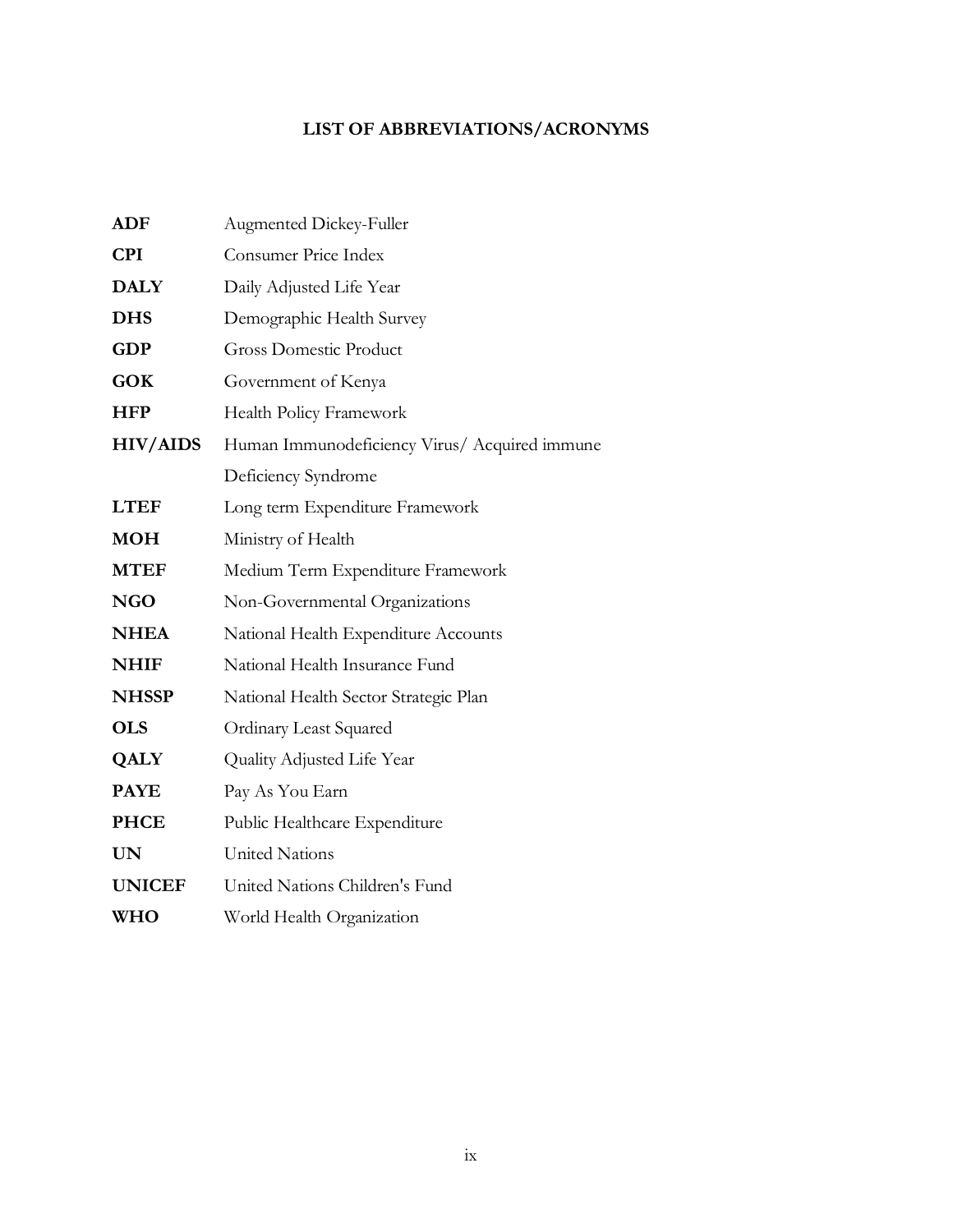#### **CHAPTER ONE**

#### **1.0 INTRODUCTION**

#### **1.1 Background**

Health economics is widely used in health sectors these days because it provides concepts and techniques that can help policy makers to plan, allocate and manage health resources in order to efficiently and equitably meet the health needs of the population. Moreover, the evidence that can be generated using the discipline of health economics can be useful in determining the amount of a country's gross domestic product that should be allocated to the health sector. Studies exist on the relationship between gross domestic product (GDP) and public health care expenditure (PHCE) in developed countries (Newhouse, 1977) but no evidence exists on this issue in Kenya. The purpose of this study is to fill this knowledge gap.

Newhouse's (1977) study of the relationship between GDP and PHCE in developed countries showed that almost 92% of changes in PHCE can be explained by changes in economic growth, and that GDP per capita growth is the best indicator of the amount of resources a country can afford to allocate to the health sector.

To make clear PHCE projections for a country, there is need to look at the elasticity of demand of PHCE with respect to the country's growth in GDP. Studies exist on the estimates of the responsiveness of PHCE to national incomes in developed economies but hardly any exist for Kenya. The studies on this issue include (Culyer (1990), Dritsakis (2003), Felder et al (2000), Hansen and King (1996), Jowett (1999), and Okunade & Murthy (2002)). These studies highlight the following as major reasons for variation in PHCE.

Population growth: This increases the amount of PHCE invested in the country, especially because of the population senility rate usually caused by chronic illnesses and severe diseases that increase over time; Technology advancement: This reduces the amount of PHCE in the long-run given a heavy initial investment of medical technology by PHCE in the short-run; Expansion of medical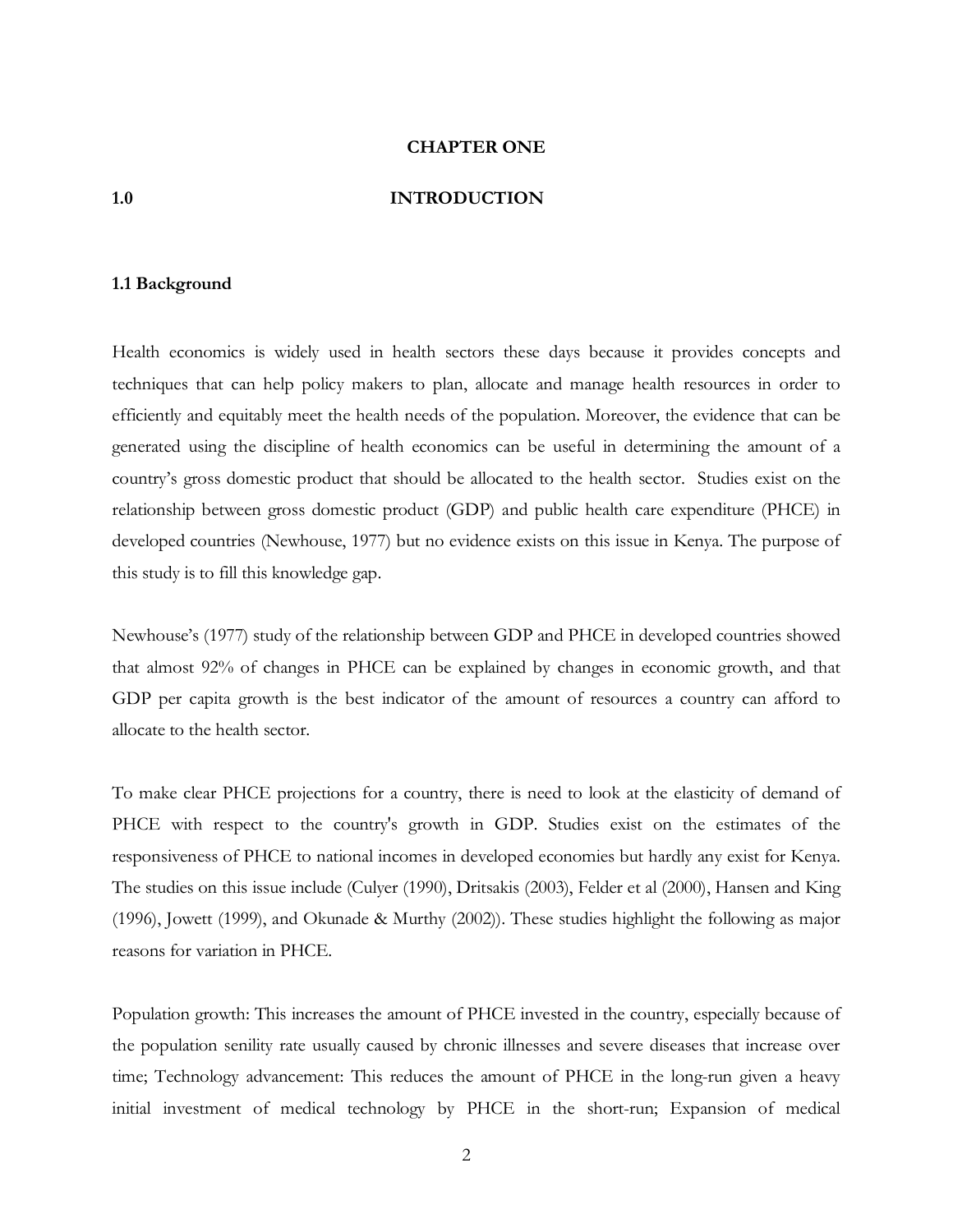infrastructure: The need for more hospitals, dispensaries, health clinics and roads would necessitate an almost immediate increase in PHCE; and Economic growth: The increase in GDP would lead to a percentage increase in PHCE, however the extent of increase would depend on the elasticity demand of PHCE in that country. To effectively plan, allocate and manage healthcare expenditure in a country, it is necessary to understand how economic growth affects government health expenditures.

#### **1.2 Policy on Healthcare financing in Kenya**

Despite the increase in the share of government spending on the ministries of health (MOH) from Kshs 26 billion in 2007 to Kshs 50.37 billion in 2012, efforts by the government of Kenya (GOK) to ensure equitable provision of quality public health services have been constrained by a host of factors. Among these factors are: inadequate funding to cater for the growing population; ineffective management of already available resources to the health sector; supporting health care advances in curing diseases and prolonging life expectancy.

To this end, the GOK established the "Health Policy Framework" (HPF) in 1994. The objectives of the framework were to:

- Generate increased financial resources for the health sector from cost sharing, namely, user fees and social financing, and
- · Use resources more efficiently.

These two objectives were designed to be complementary, in recognition of the fact that neither one alone would fully address Kenya's health financing problems. Specific recommendations of the framework included:

- (1) Increase public spending for primary and preventive services;
- (2) Increase MOH revenue generation through cost sharing initiatives;
- (3) Shift of the financial burden of curative services from the MOH to the National Hospital Insurance Fund (NHIF) and other social insurance schemes; and,
- (4) Strengthen non-governmental organizations (NGOs), local authorities, private sector and religious missions' health services delivery by providing an enabling environment (Mwangi, 1998).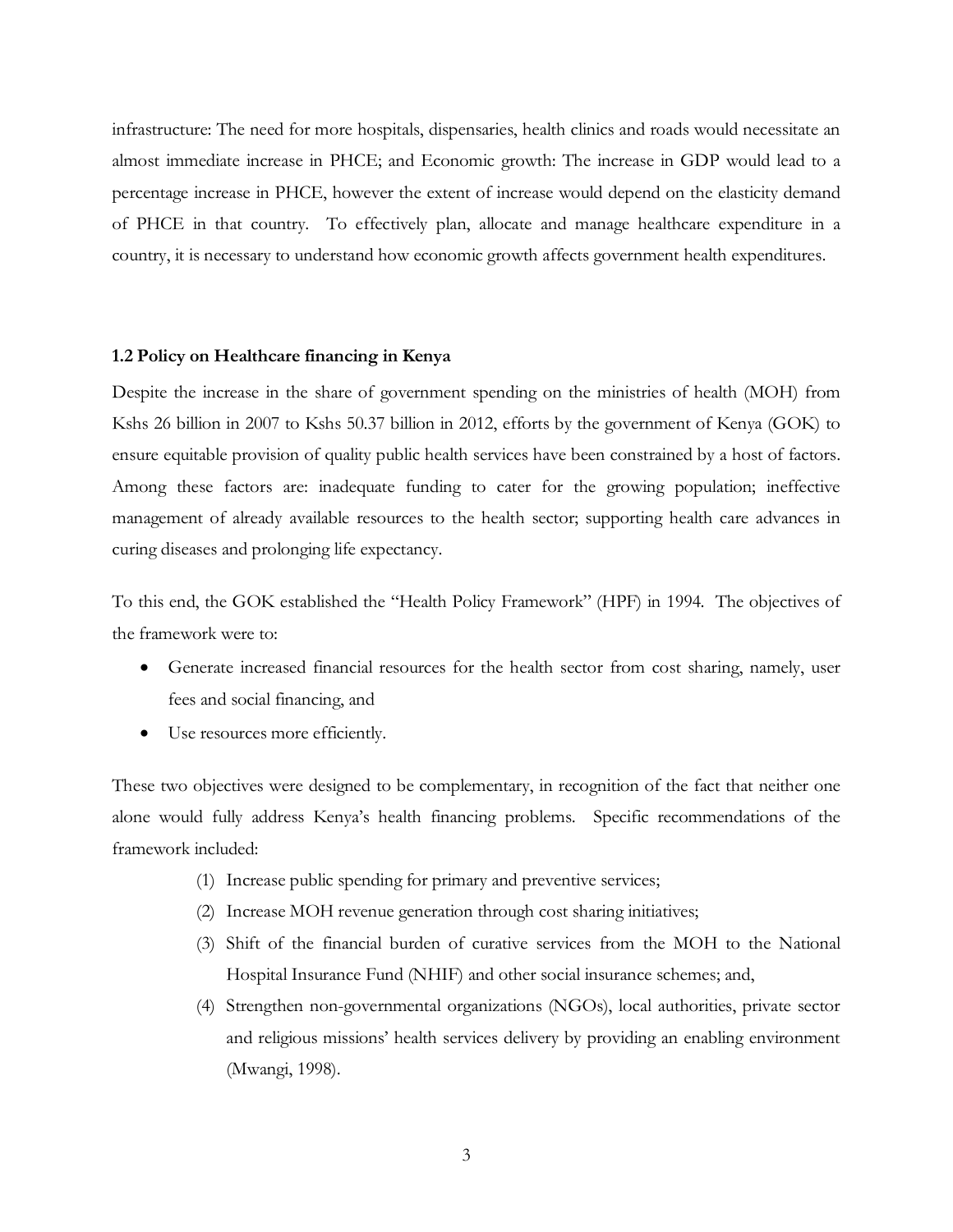These structural adjustments for the health sector in place envisioned improved healthcare services especially since Kenya's population is increasing at 4% total per year, and diseases are becoming more complex worldwide. However, a decade into the implementation of the HPF briefly informs us otherwise. Therefore, does Kenya have a sustainable capability to provide adequate funding for its healthcare delivery system? And if the capability exists, can we then ensure that healthcare financing provision is strategically planned to be efficient and sustainable?

#### **1.3 Statement of the problem**

The share of government spending on health is constantly increasing; (from Kshs 26 billion in 2007 to Kshs 50.37 billion in 2012) and is met by an almost immediate increase in the demand for healthcare. However, this increased public expenditure to health is usually insufficient to cater for its demand. One concern that has brought about this insufficient allocation is that the share of PHCE in Kenya is not well linked to the GDP per capita or to the capacity of the economy to finance health services.

This study fills the knowledge gap of the effect of GDP on PHCE in Kenya. Determining the effect of GDP on PHCE provides a good starting point in effectively planning for sufficient financial resources for the health sector in Kenya.

#### **1.4 Objectives of the study**

The broad objective of the study is to investigate the relationship of public healthcare expenditure and GDP in Kenya.

The specific objectives of the study are:

- a) To understand the nature of the relationship between GDP growth and PHCE in Kenya.
- b) To estimate the elasticity of PHCE with respect to GDP growth using Kenyan data.
- c) In line with findings in (a) and (b) above, to outline policy options necessary for increasing PHCE so that it can be used to improve the health of the population as the economy grows.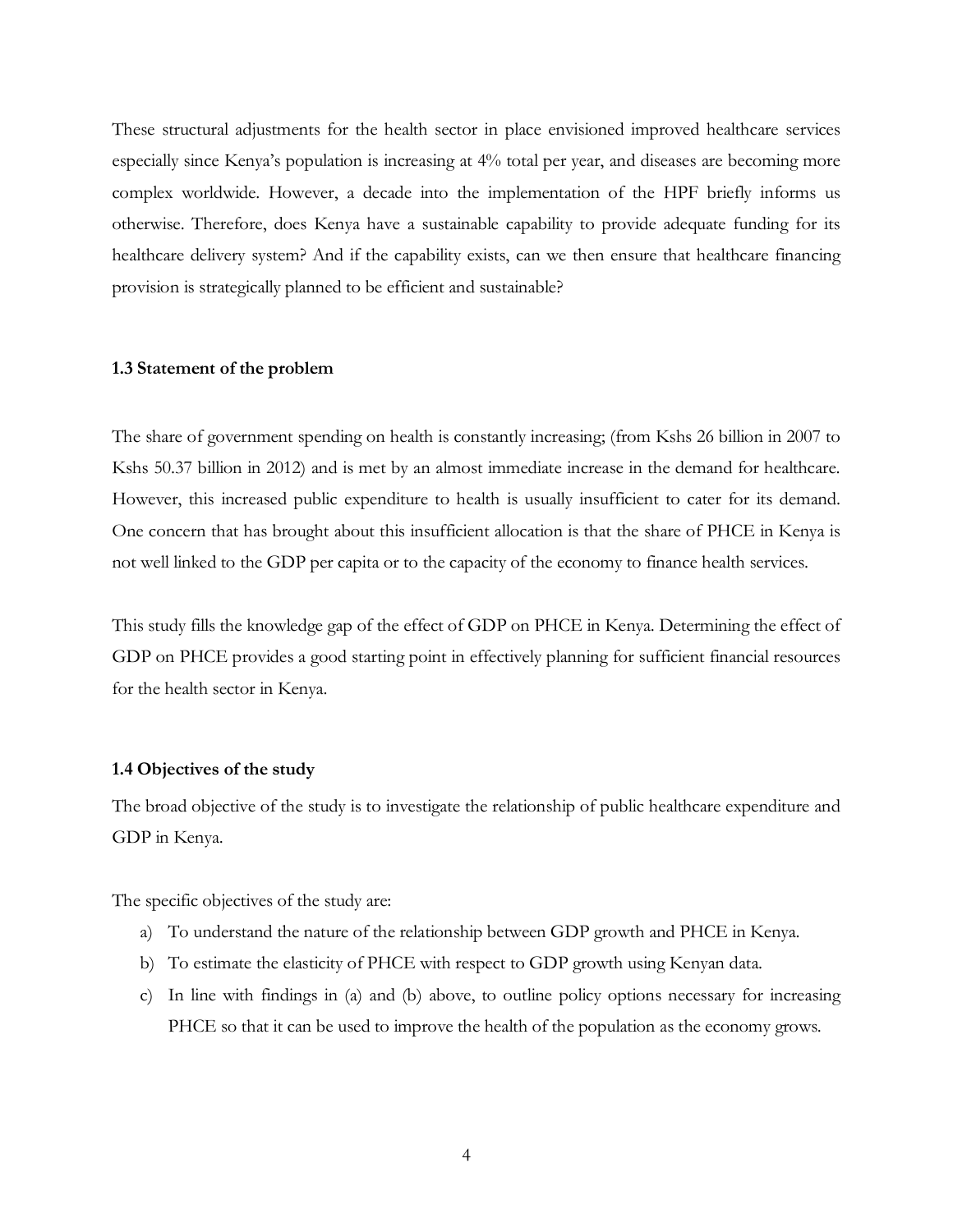#### **1.5 Justification of the Study**

Kenya faces a problem of insufficient financial resources to support its growing demand for healthcare. In an article on 30<sup>th</sup> June 2010 - The daily standard reported that cash shortage is being blamed for the rise in health woes in Kenya. The Ministry of Public health noted that government (budget) allocations to healthcare expenditure had been increasing over the years, at a constant rate of 5% but the funding was insufficient to cater for the growing demand of healthcare delivery, this in turn led to the worsened state of healthcare indicators in the country. The danger then as experienced is that the inefficiency in public healthcare expenditure would lead to increased costs of service delivery over time, and therefore weakens the sustainability of healthcare financing.

There is a lot of literature on healthcare expenditure strategies in developed countries, and how the effect of GDP to the economy can be effectively used in planning for a sufficient healthcare expenditure framework. There is need to fill this knowledge gap in Kenya and in turn identify a good foundation for policy makers to effectively, adequately and equitably fund health care systems in Kenya.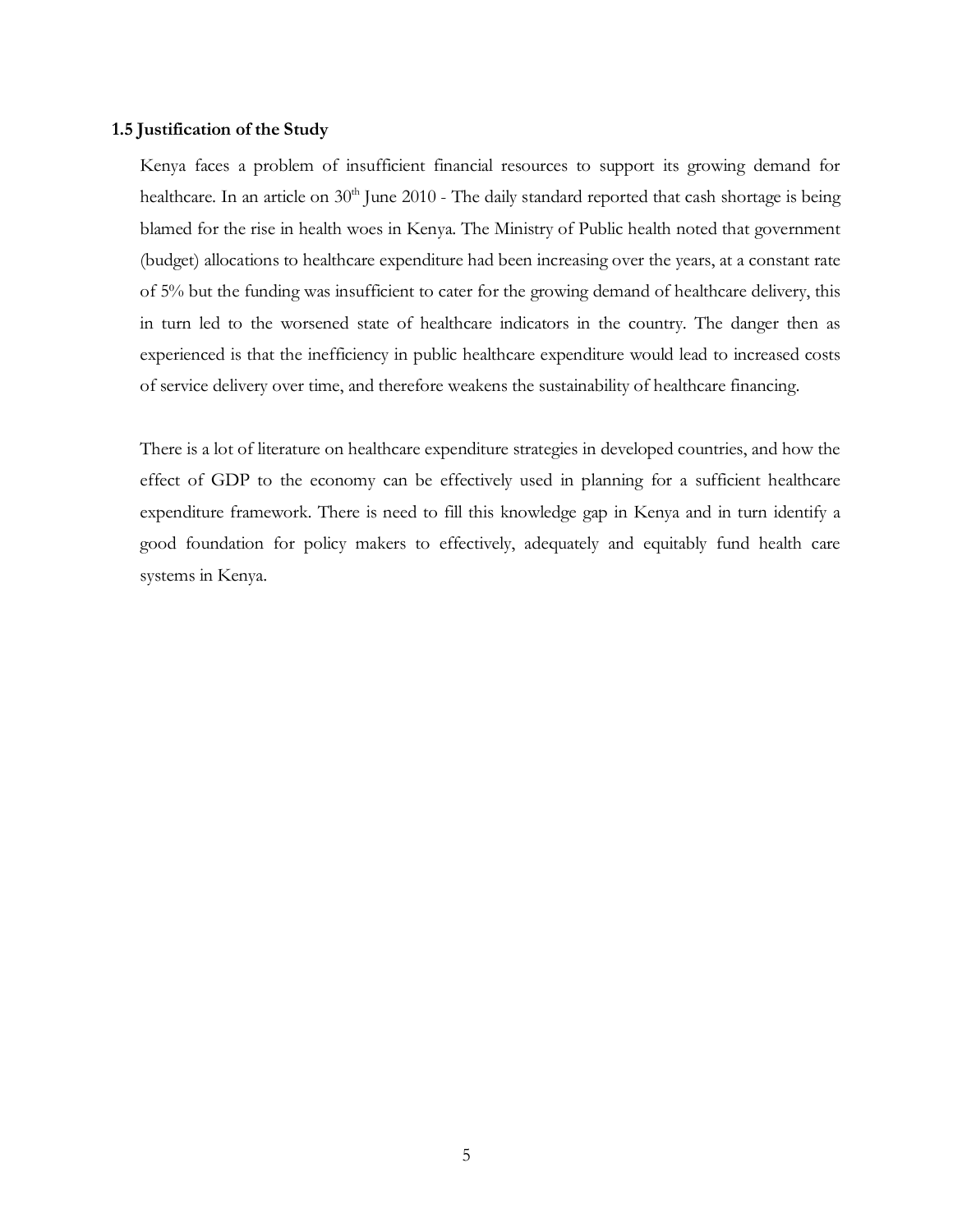#### **CHAPTER TWO**

#### **2.0 LITERATURE REVIEW**

#### **2.1 Recent Economic Trends**

Globally, statistics show that economic trends have slugged from 5% in 2010 to 3.8% in 2011. This slug was mainly due to among other factors; the Middle East political instability that caused a rise in oil prices in the international markets in mid 2011, the Euro debt crisis that has left Greece at a 159.1% debt ratio to GDP in the  $3<sup>rd</sup>$  quarter of 2011<sup>1</sup>, and a reduction in the industrial growth progress in emerging countries like China, due to higher production costs.

The global fall in GDP did not leave Kenya out. Kenya has had its own share of economic shocks among which the main shock being the depreciating shilling that had reached its all time low against the US dollar in 2011 and in effect led to the increase in fiscal and current account deficits, and high inflation.

However, according to World Bank group (2012) despite the shocking factors, the GDP nominal for Kenya increased from kshs 2.5 trillion (\$32,187.60 million) in 2010 to kshs 3.0 trillion in 2011 (\$34,059.00 million). This was led by many factors including better indirect returns from infrastructure development, and more revenue from Kenyans in the Diaspora. Inflation in Kenya reduced from 18.1% in late 2010 to 14.5% in mid 2011 and down to 13.06% as of April 2012.

Despite the increase in cost of living, the total government allocation to the social sector (i.e. health and education) was not as substantial as expected. According to the Ministry of Finance - Kenya, budgetary allocations to the social sector (health and education) increased from Kshs 189.9 billion in financial year 2009/2010 by only 70 billion (approx, 1 shilling per person) to Kshs 259.9 billion in 2011/2012. This allocation is only 10% of total GDP capacity. In particular the health sector received

 $\overline{a}$ 

<sup>1</sup> Eurostat statistics (2012)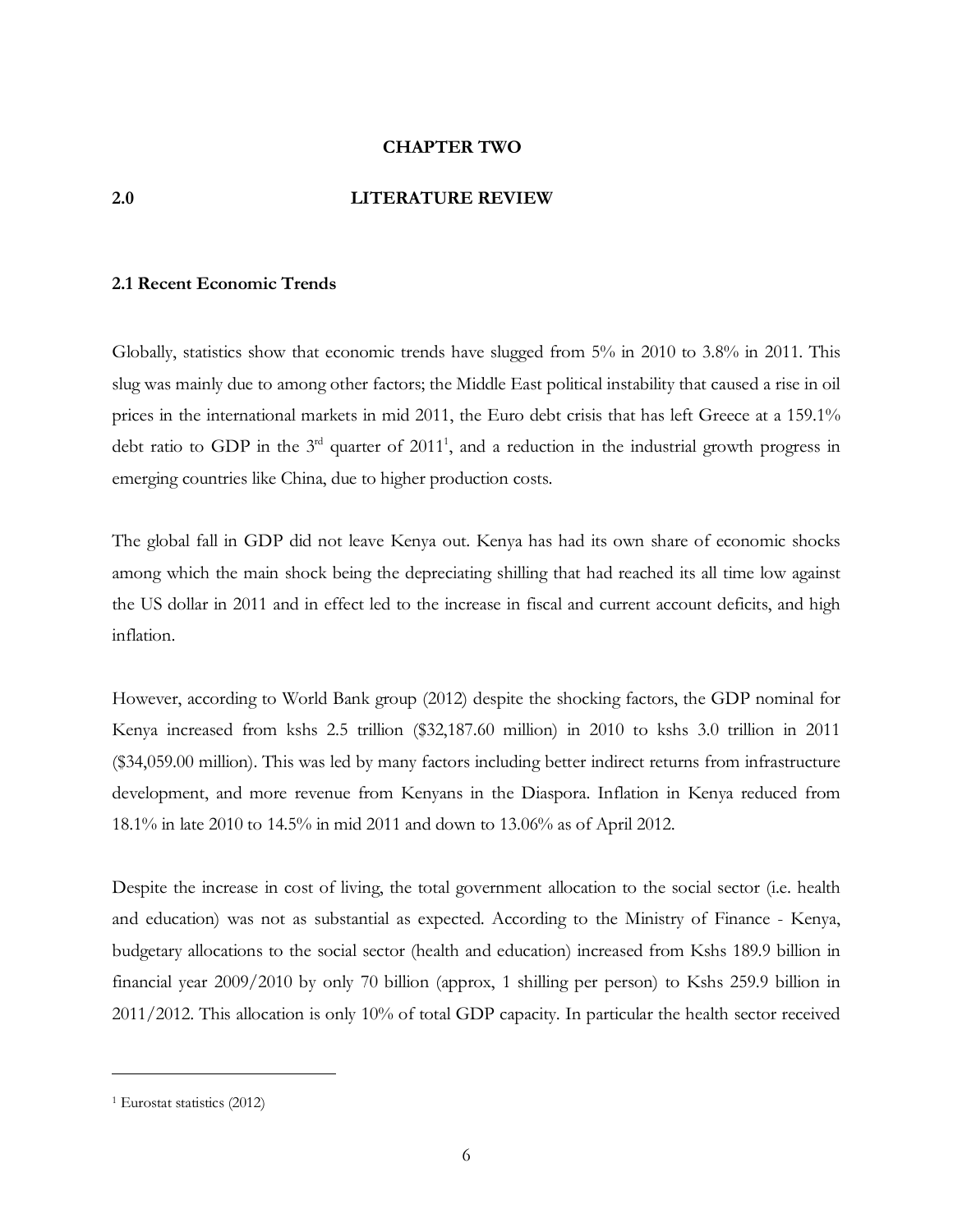Kshs 51.9 billion in the financial year 2011/2012 – that is 1% of GDP outlay in 2011, a figure that has brought many contentious issues by the ministries heading health in Kenya.

The figure below gives a clearer picture of public health care spending in comparison to economic performance in Kenya.



**Figure 1: PHCE as a percentage of GDP, 2009/2010** 



Source: World Bank on Kenya NHEA 2009/10

We notice that public healthcare expenditure has almost not changed significantly from its GDP performance, showing that whether GDP increases or reduces; healthcare expenditure in Kenya is not affected.

For better management of PHCE, a bare minimum cost derived from the relative GDP performance to PHCE ratio is necessary and sufficient, as has been researched by economic scholars including Culyer (1990), and Dritsakis (2003).

#### **2.2 Recent Health Trends**

Kenya's health finance is at a dire state and is reducing with time. According to the Ministry of Planning, total expenditure on health as a percentage of GDP in Kenya has reduced from 5.1 % in 2002 to almost 1.5% in 2012. Overall in the last decade this reduction is drastically below the 15% GDP to PHCE ratio recommended by the 2005 Abuja declaration. This means that, Kenya's health spending stands at \$36.1 per capita, below the WHO recommended level of \$41 per capita.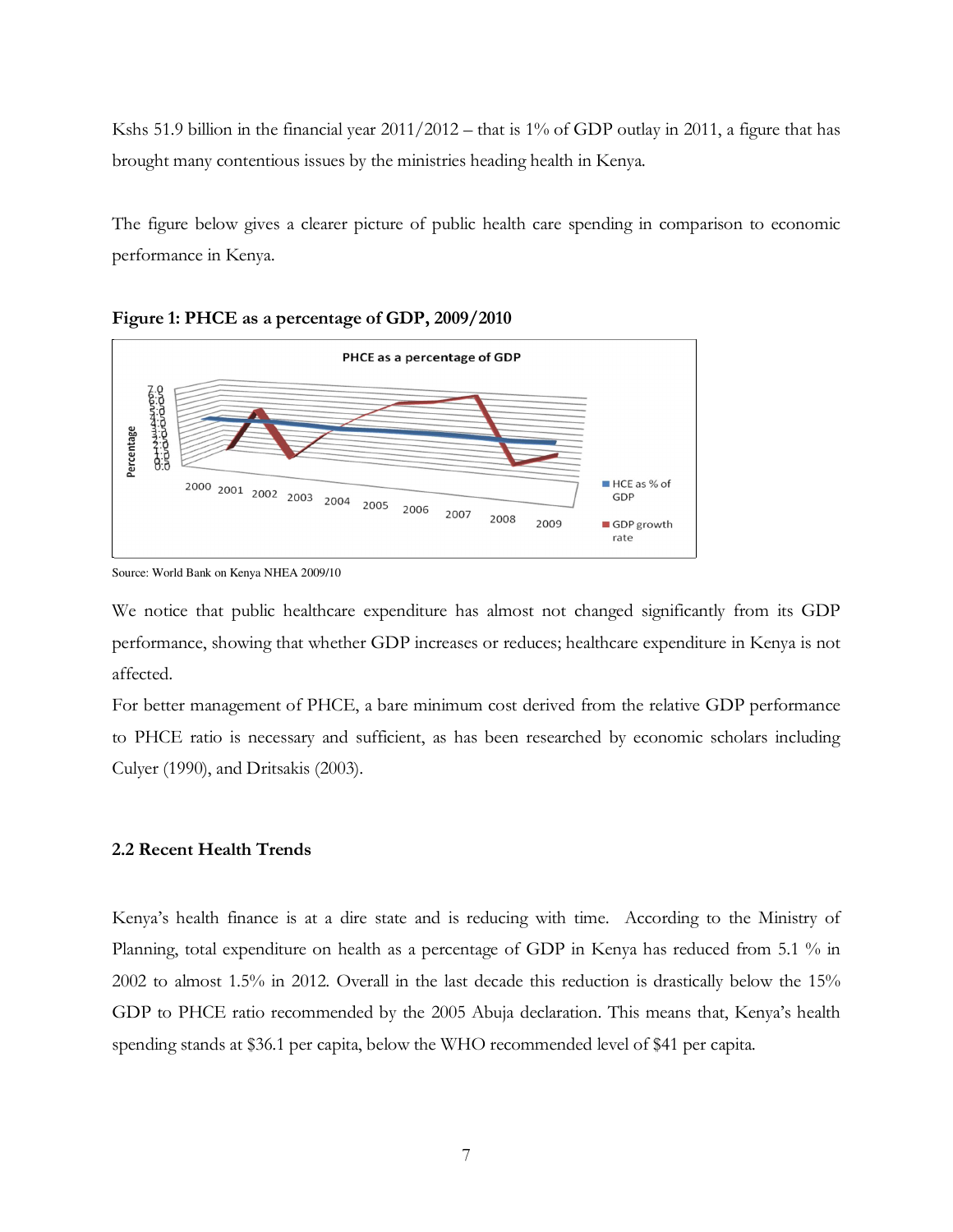Health financing in Kenya is a challenge, however, the implementation of medium term expenditure framework (MTEF) and the long-term expenditure framework (LTEF) outlined by the national health sector strategic plan (NHSSP-2009) seeks to attend to strategies of raising adequate resources to healthcare delivery in Kenya.<sup>2</sup>

According to UNICEF, 2010 life expectancy in Kenya is at 57 and is expected to decrease further given the high adult (aged 15-24) HIV/AIDS prevalence rate of 6.3%. UNICEF states that the situation of health in Kenya is further worsened because of the 20% of the population below the international poverty line of \$1.25 per day, and also by the fact that of the 20% only 77% contribute to the total PHCE.

Low financing of the health expenditure in Kenya has reduced the ability of the country to adequately provide proper health care services to its population. According to the GOK budget analysis (2011) 36.07% of financing to healthcare was derived from external sources and in addition, other factors like insufficient use of resources, increased diseases and rapid population growth also contribute to the strain. This means Kenya is only 63.97% capable of sustaining the health expenditure of its population.

According to UN (2010) studies, Kenya faces a challenge in the access to medical care; it is unequally distributed in the country, as is the fertility rate and level of education (These are factors that contribute to better health status of a nation)<sup>3</sup>. According to a survey by the demographic health survey (DHS), 2008 Central Province and Nairobi have the best medical facilities, whereas the North-Eastern Province is the most under-developed in terms of medical facilities. In addition, in rural areas, when poor people get sick, their only option is to be treated in primary care facilities that are under staffed, under-equipped and have limited medicine. DHS (2008) survey reveals that 44% of the poor in the rural areas were hindered from receiving care because of cost, and 18% were hindered by long distance to the nearest health facilities in 2005.

 $\overline{a}$ 

<sup>2</sup> GOK/Annual progress report on the implementation of the first Medium Term plan of Kenya Vision 2030, (2010)

<sup>3</sup> UNICEF annual report (2010)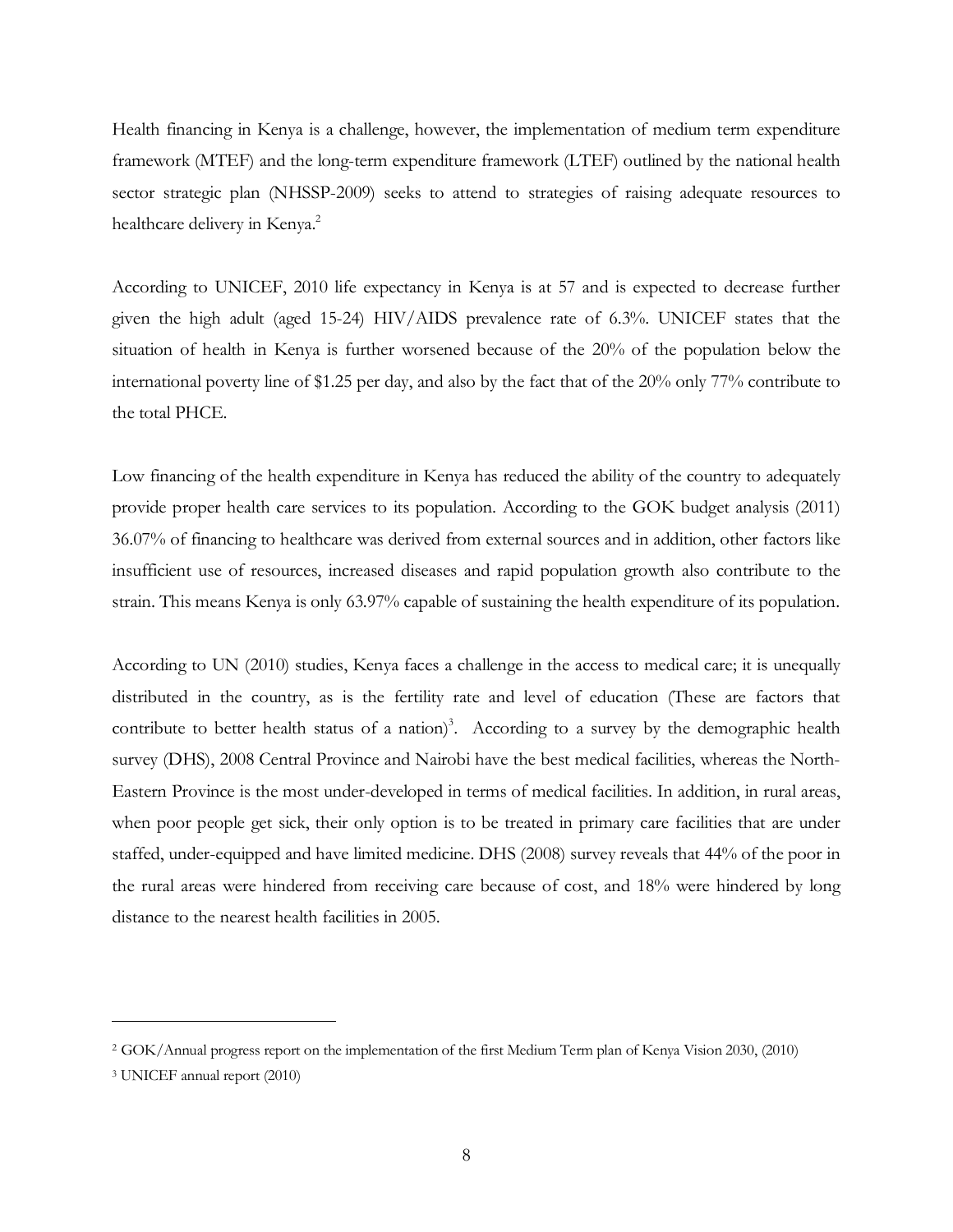Given the development income from the rural areas and comparing it to the annual government PHCE allocation to the same area, better planning needs to be undertaken to provide adequate and equitable infrastructure in health care provision.

There is a rise in the demand for proper healthcare in Kenya, and an increase in the cost to deliver these health services. In addition to planning, Kenya's economy should look into developing a sustainable capital formation for PHCE. One of the best ways to determine appropriately the proportion of capital outlay to PHCE is to look at the elasticity of demand for PHCE and relate this capital to the nation's economic capacity. The figure below shows current financing sources of healthcare expenditure in Kenya.



**Figure 2: Financing agents of total healthcare expenditure (THE) in Kenya in 2009/2010** 

Source: USAID/MOH on Kenya NHEA 2009/2010

#### **2.3 Theoretical Literature**

Public healthcare expenditure allocations can be derived from a number of several decision factors that stem from both politics and economics. Buchanan's theory of healthcare spending in 1965 emerged at a time when economists feared that if government provided total healthcare to the public, an excess in demand for healthcare would develop and in turn lead to an unreasonable excess in government expenditure on health. Buchanan's theory, drawn from the above fear, encouraged political decisions on public spending to be made independent of the demand, so that inefficiency is noticed not from lack of supply but from reduced quality in the form of congestions, infrastructure, unequal distribution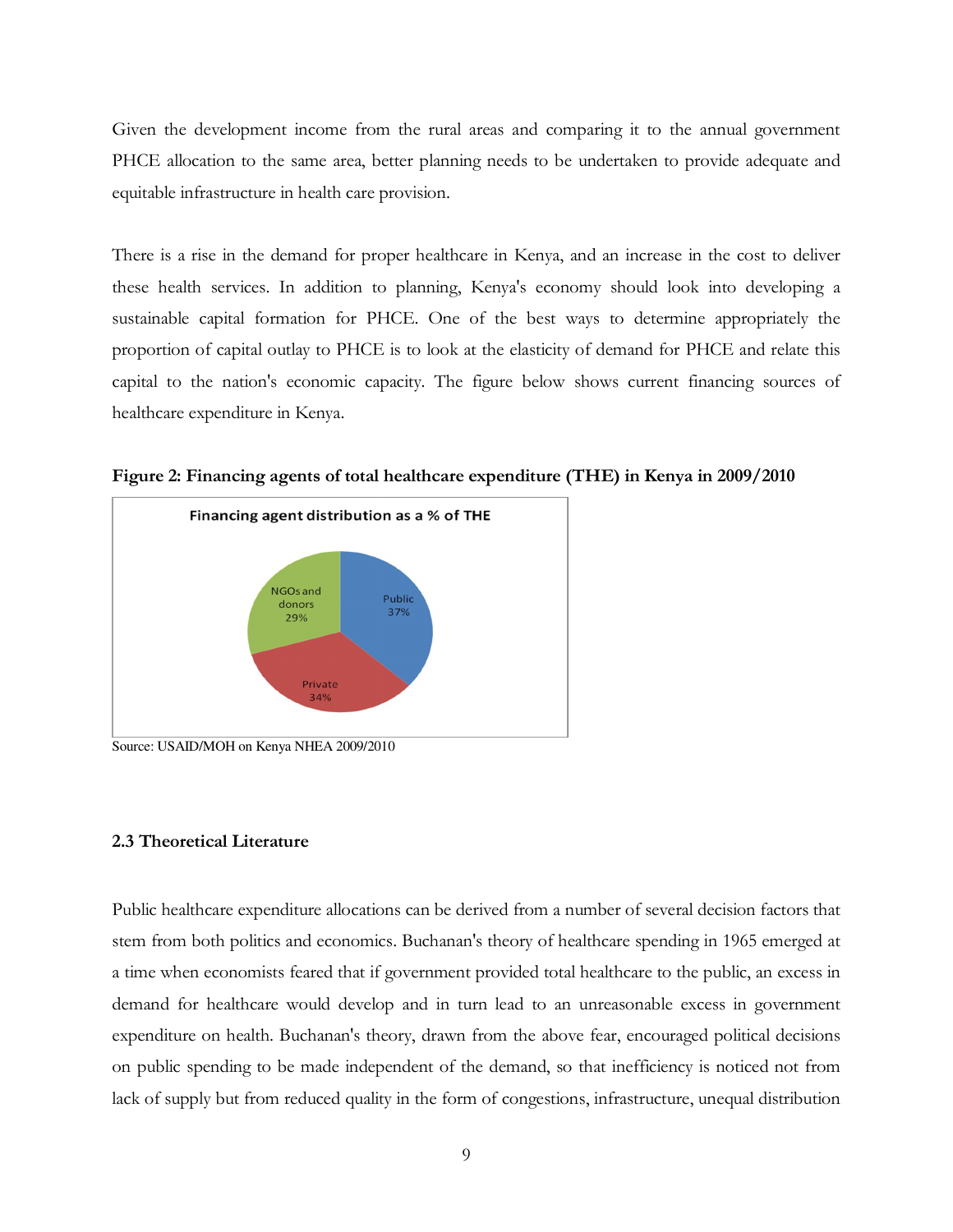of hospital staff (doctors and nurses) and so on. This theory almost vividly describes the current health situation in Kenya, where inefficiency in healthcare is linked not in the inability to allocate funds to PHCE but in the reduced quality of healthcare systems in the country.

The danger of the above theory is that better quality healthcare systems will emerge from the private sector and in turn lead to expensive healthcare costs, deeming healthcare inequitable to the public, a concept that is converse to the purpose of the theory's aim. It is inevitable that decisions on healthcare financing will be made politically, and not automatic as would price dictate the supply and demand of a good. Therefore the political decisions on healthcare financing require an analytical mode of action popularly suggested by GDP projections as studies have shown (Jowett (1999), Leu (1986) and Bonsanquet (1986)).

It is clear to many researchers including Leu (1986) that the wealthier (per head) a nation, the more it spends on healthcare per head and the greater the proportion of its total income spent on health. In developing countries like Kenya, World Bank statistics show that Kenya's GDP nominal ranks 70th out of 154, it is expected that the proportion to healthcare will not be necessarily high. It is more likely that a country like Kenya would opt to slash public healthcare costs; however this is not a rational ideology. The ultimate goal of any healthcare system is to provide adequate welfare to citizens by maximizing the costs given the resources available and to adjust these resources so that they are equitably valuable.

According to A. J Culyer (1989) in the study of cost containment of healthcare in Europe, a study that set to find out the best way to determine healthcare spending in a country whose health delivery systems are mostly public oriented and not private, found that in order to address the challenge of demarcating adequate funds that are equitable and sustainable to the healthcare systems of all countries, given that private care is limited and no far-knowledge of the feasibility of the health programs is available, economic power per individual can be used to predict the aggregate outlay of PHCE. The study therefore advised that income per head (GDP per capita) is the best determinant of public healthcare spending because income per head is more likely related to policies that control PHCE. Therefore to determine PHCE, GDP per capita is the best estimating variable.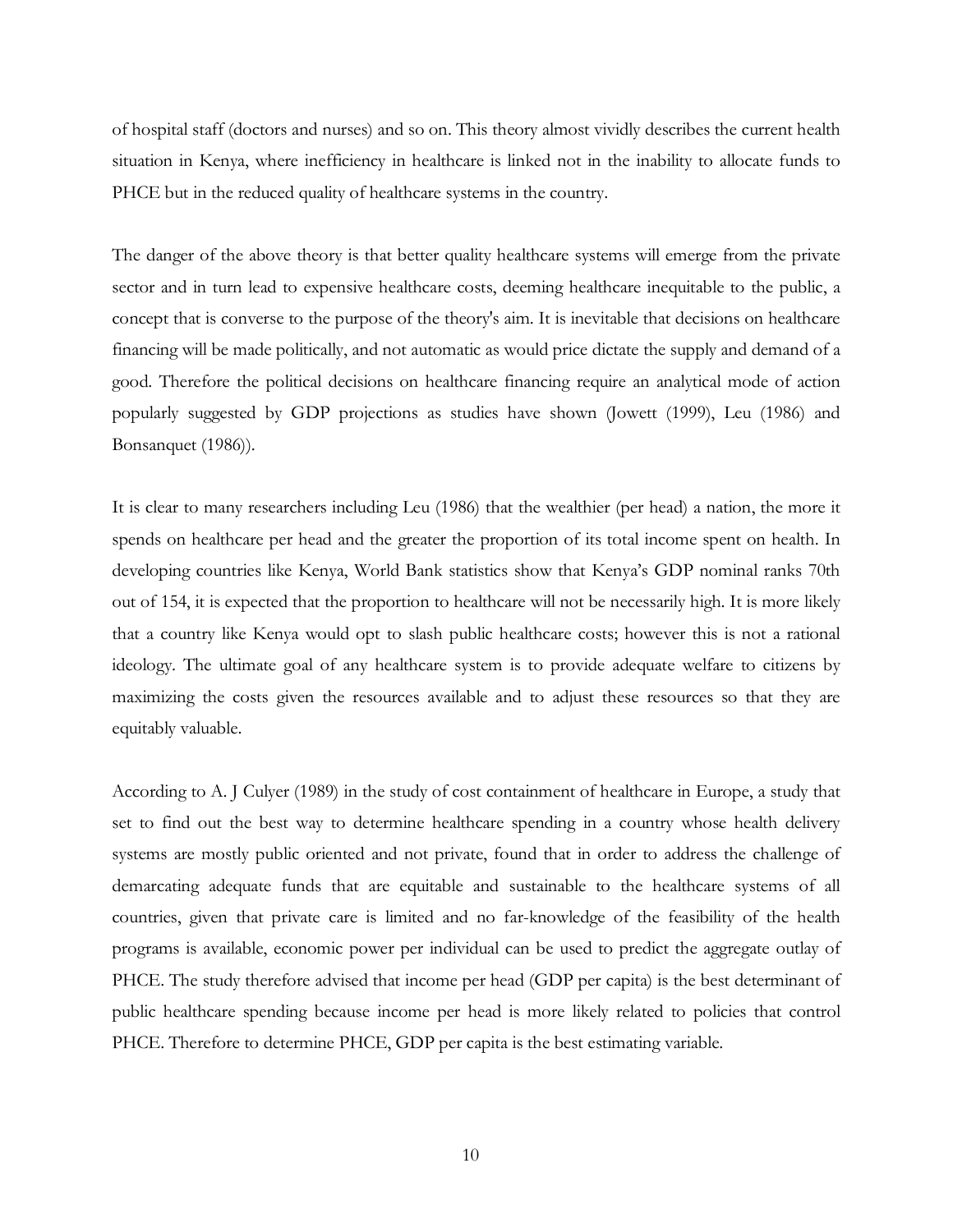Other studies as well have gone into analyzing costing of PHCE. According to Newhouse (1977) in the study of medical care expenditure that attempted to answer the question 'what determines the quantity of resources a country devotes to medical care'?<sup>4</sup>, discovered that if a country has a high GDP, it does not directly mean doctors in the said country will receive higher salaries or that the health indicators in the country will improve, but rather reveals a higher allocation of funding to medical resources, and improved components of medical care within a country. These components of medical care include: a) improved ambulatory services that reduce anxiety, symptoms- pain & itching e.t.c, and b) improved decision making by doctors, given that they can carry out as many government funded tests as they see fit. In the Kenyan context/situation, where a doctors demand for more salaries drives decisions for increase in allocations to PHCE, does not necessarily improve the healthcare indicators in the country but rather displaces resources for care, as has been seen. If GDP per capita explains much of PHCE, this will assist a country like Kenya in finding ways to ration decisions consistent with its income. It is important therefore to know that proper planning for PHCE does not necessarily require a constant increase in allocation, but a well organized financial plan that considers the income of the country.

Later studies have been developed on the appropriate determinants to consider for a country's medical care spending. According to Abel Smith B (1994) in the study of health policy planning and financing for America, found out that the state of health of a population is directly influenced by the attention given to its healthcare system, and in effect is more efficient if the public healthcare expenditure outlay is correlated to the national economic growth per capita of the country. Some of the empirical results from the study drew to the conclusion that there exists a strong correlation of 0.85 between GDP per capita and PHCE, therefore if GDP is used to estimate PHCE; feasibility of expenditure outlay is achieved much easier.

Literature on public healthcare spending directs us towards the utilization of GDP as the major determinant in deciding on PHCE allocation. It is important therefore not to ignore this frame of thought.

 $\overline{a}$ 

<sup>4</sup> Journal of Human Resources, Volume 12 , No.1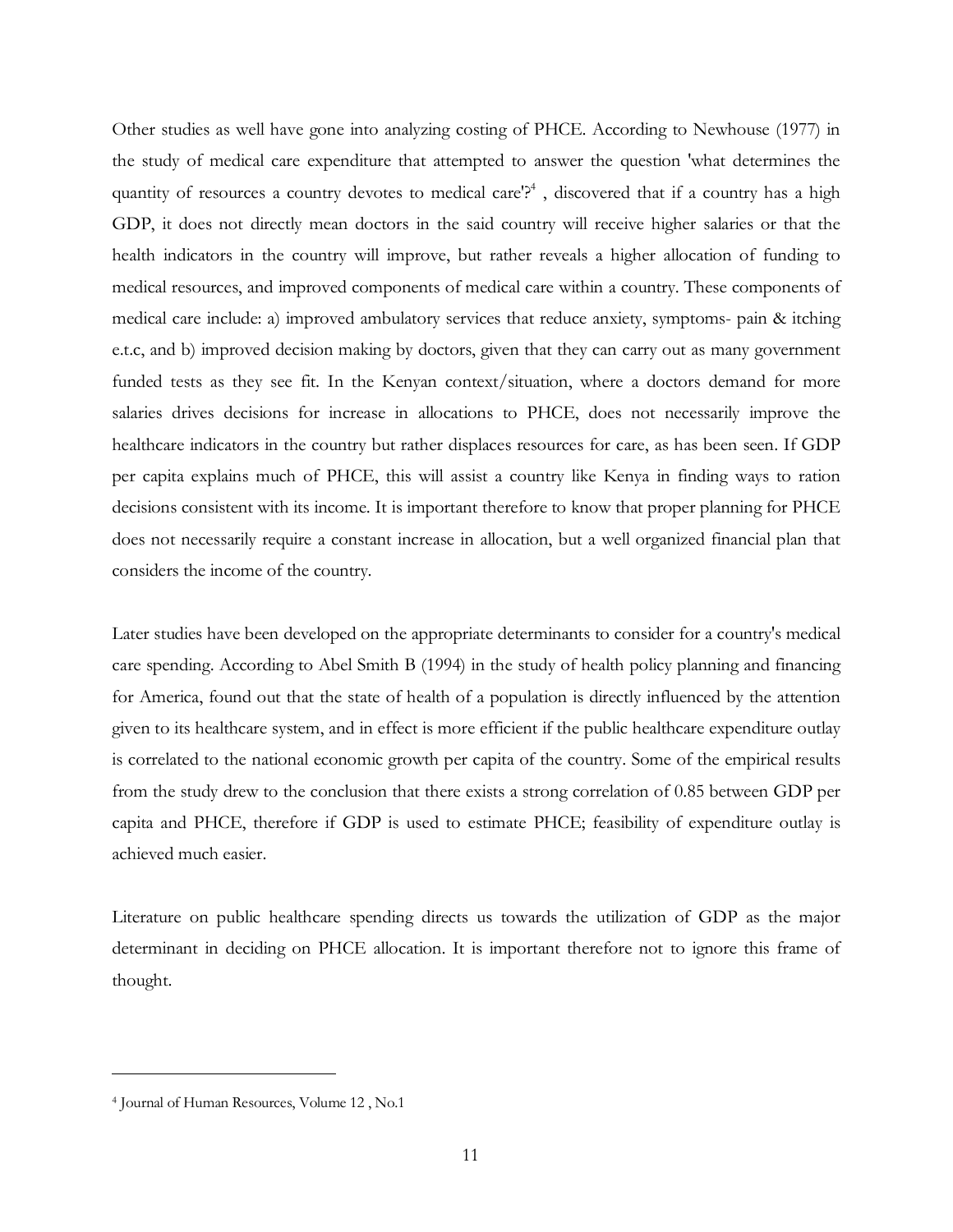#### **2.4 Empirical Literature**

Studies have developed correlations between GDP and PHCE and derived different inferences to the results found. To determine clearly if GDP is the best determining variable of PHCE, various tests have to be undertaken to ascertain the reality of using GDP as a benchmark for policy planning

Given that PHCE is a fiscal, annual and social government entity that requires proper allocation overtime, shows that its expenditure factor is random. Meaning, today's expenditure outlay may vary with time and across areas. Although studies suggest the use of GDP per capita as the best tool, the challenge of variability exists. To tackle this challenge, Grossman (1972) developed a model that assumed an assured relationship between GDP and PHCE. In the model, Grossman considered PHCE as an investment on human capital because human capital is an input to economic production. Thus, an increase in health care spending could cause an increase in GDP and same vise versa. In theory however this assured relationship between health care spending and GDP could bring a lot of risks in cases of emergencies like disease outbreaks and political instability. However so, we learn from Grossman that we can accept the relationship if we take GDP per capita or the country's standard of living as a necessary but not sufficient variable to determine PHCE. To carry out this effect study, Grossman's condition for either variable to be exogenous caters for the necessary but not sufficient nature of the variable GDP per capita. The study therefore tested the extent to which current and lagged values of PHCE as a function of GDP can be used to predict future values of GDP as a function of PHCE and as a result found out that the relationship holds a 0.87 coefficient relation between the two variables. The context therefore means that GDP per capita is 87% necessary in determining PHCE.

Healthcare delivery systems change overtime in relation to technology advancement and varying medical/disease control measures. The challenge would then be to measure how the increased expenditure on e.g. the new technology would change PHCE in the long run and overall the healthcare delivery system in the country. According to Donahoe (2000) in attempt to describe policy developments on USA's national health care system, used the effect relation model of GDP to PHCE to determine if GDP per capita is sufficient to address variability in technology and other health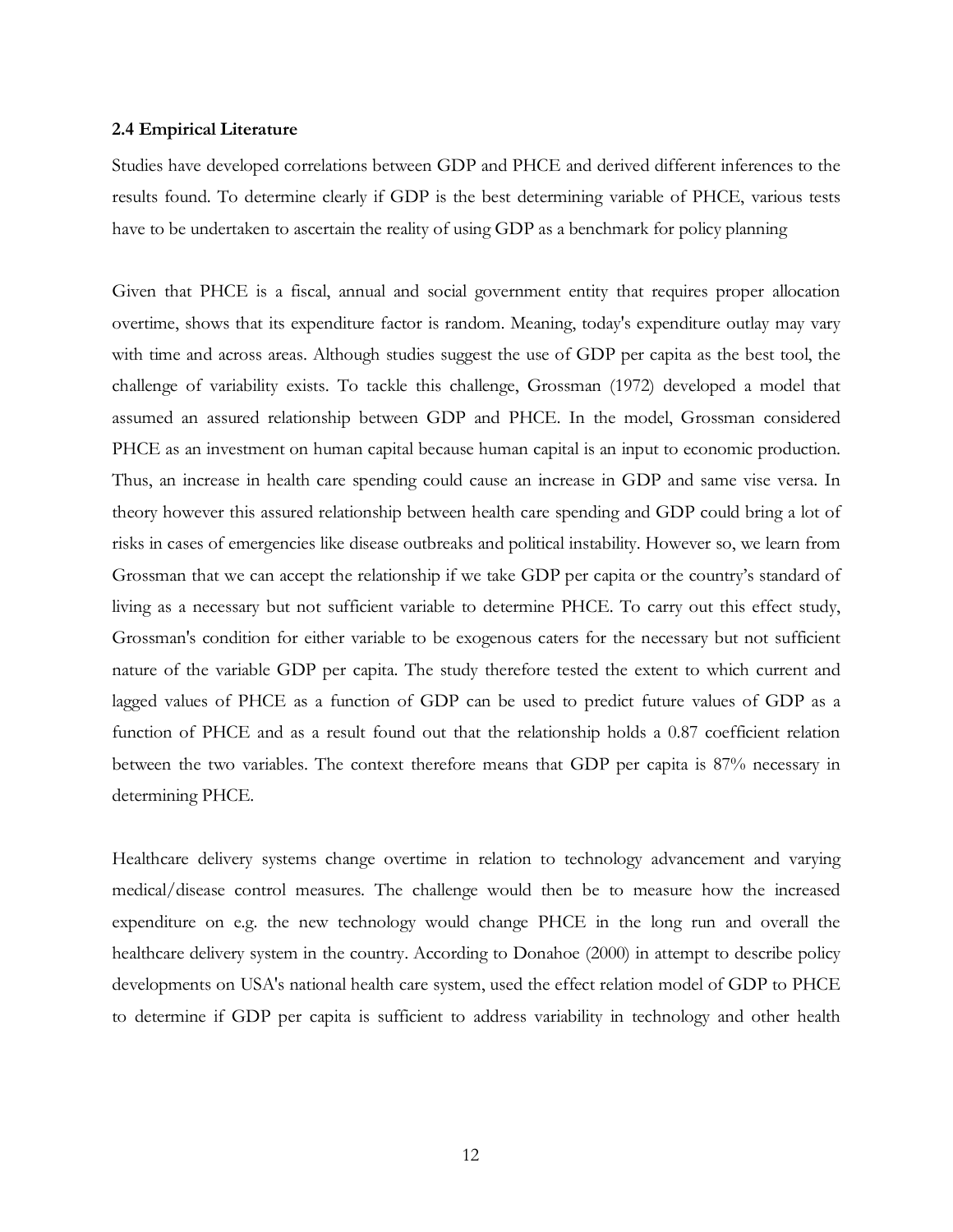improving programs. Danahoe used data from the NHE $A<sup>5</sup>$  and a comprehensive measure of investment in medical sector capital visa vie total health expenditures as a share of GDP. The model was developed successfully and enabled Danahoe to predict a 17% increase in PHCE for USA in 2004 and in retrospect found a 0.05 elastic relationship between GDP and increased funding for technological and medical program advancement in the health system of USA. This draws the inference that the component of GDP per capita as a determining variable for PHCE is sufficient to cater for 5% of changes in funding to technological advancement.

Through the studies carried out in developed country's GDP per capita is the best estimate for PHCE projections. The question is then how far dose GDP per capita go in sufficiently determining capital outlay of PHCE in the long-run. According to Dritsakis (2003) the stationarity of the real per capita public health care expenditure and real per capita GDP while testing for co-integration, error correction, and unit root-testing reveals that GDP is as an appropriate method of projecting short run and long-run PHCE capital outlay, because the process relationship is stationery and has unit root presence. Stationarity approves a long-run relationship between the variables, therefore there seems to exist a long-run relationship between GDP and PHCE.

Recent studies have also been applied to ascertain empirically if GDP per capita is still the best method to estimate PHCE, against other variables. According to Amaresh Das & Frank Martin (2010), age of the population, the number of practicing doctors and the share of public finance do not necessarily contribute significantly to the explanation of health care spending. The question left to ask is what then currently affects PHCE directly? In their study, Das and Martin estimated GDP per capita and PHCE using co integration and concluded that an adequate amount of capital for PHCE should favorably be aggregated from the GDP per capita of the country.

The above tests confirm that if GDP per capita is utilized in projecting PHCE, a country might have a viable chance in providing funds that are efficient and equitable to meet the health needs of the population.

 $\overline{a}$ 

<sup>5</sup> National Health Expenditures Accounts (NHEA) determine what types of investment in equipment would be most effective in ensuring healthcare improvement against specific medical problem issues in a country.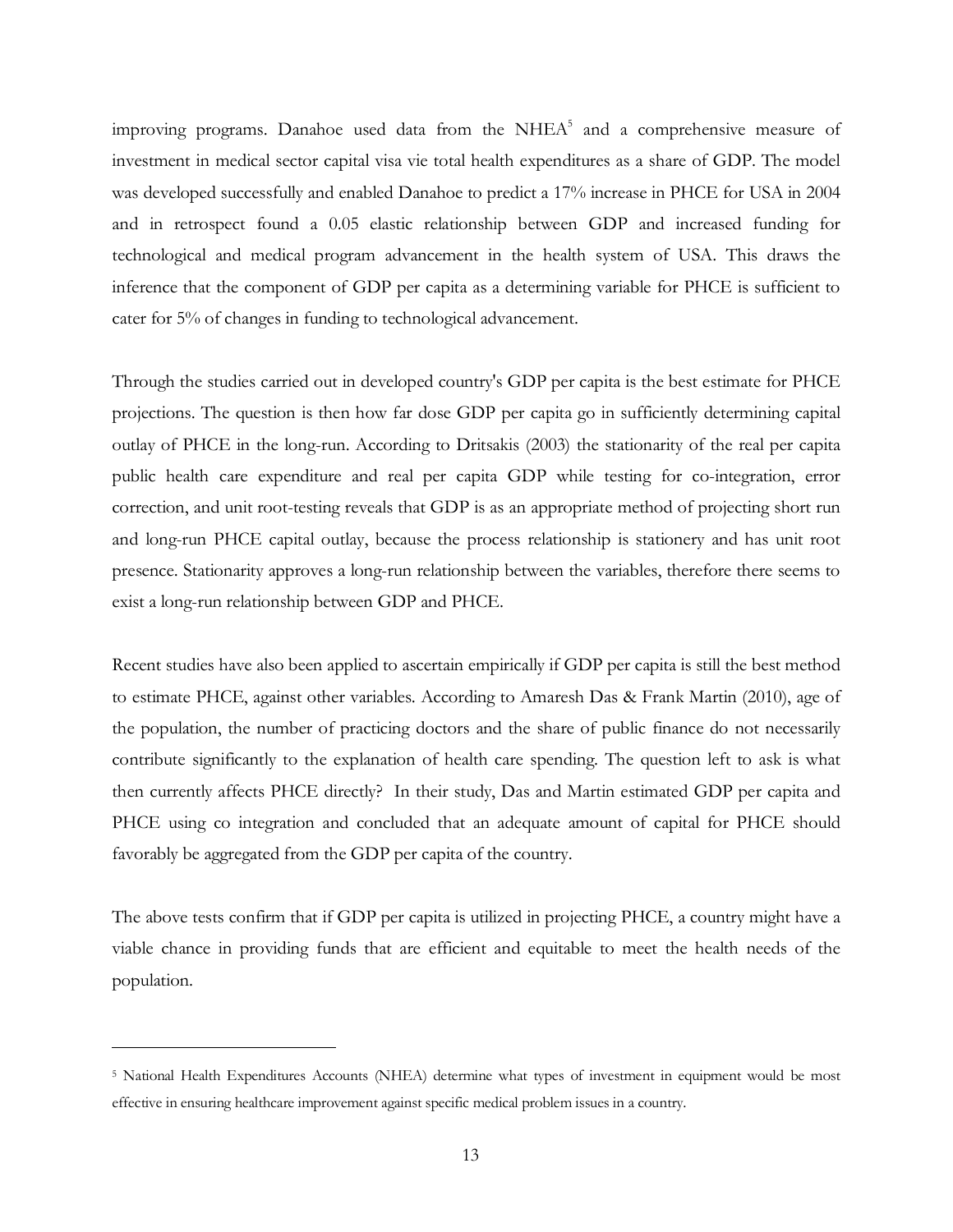#### **2.5 Overview of Literature**

The literature in this study derives the fact that GDP per capita can serve as a good benchmark in making financial decisions on a country's pubic healthcare expenditure. Many studies have been developed mostly in developing countries, showing immensely the progress of estimations on PHCE by use of GDP per capita.

No such study has been undertaken in Kenya or any developing country. In a country where most national health accounts are not available, cost effective measures of expenditures can be difficult to calculate and monitor, however studies have developed an easier method in estimating PHCE appropriately and efficiently. This is by use of GDP per capita as a benchmark in deciding on the threshold to be outlaid to PHCE. Recently, a study by Thomas Barney and Olivier Damette in France (2005) on the analysis on the role of GDP per capita on health care expenditure per capita, described a long-run relationship between the two variables, which is set to derive a non-linear trend with structural breaks in the trend mostly because of transitions in the explanatory variables. In this sense we expect that the relationship of GDP to PHCE will operate as a random walk taking into account the variables that affect PHCE; population, technological advancement, medical human resources, and price control variables like inflation. This is an example of the numerous studies

The studies in the literature explicitly describe the importance of the use of GDP per capita; it will therefore be justifiable to introduce such studies in Kenya which can assist policy makers in making financial matters of PHCE.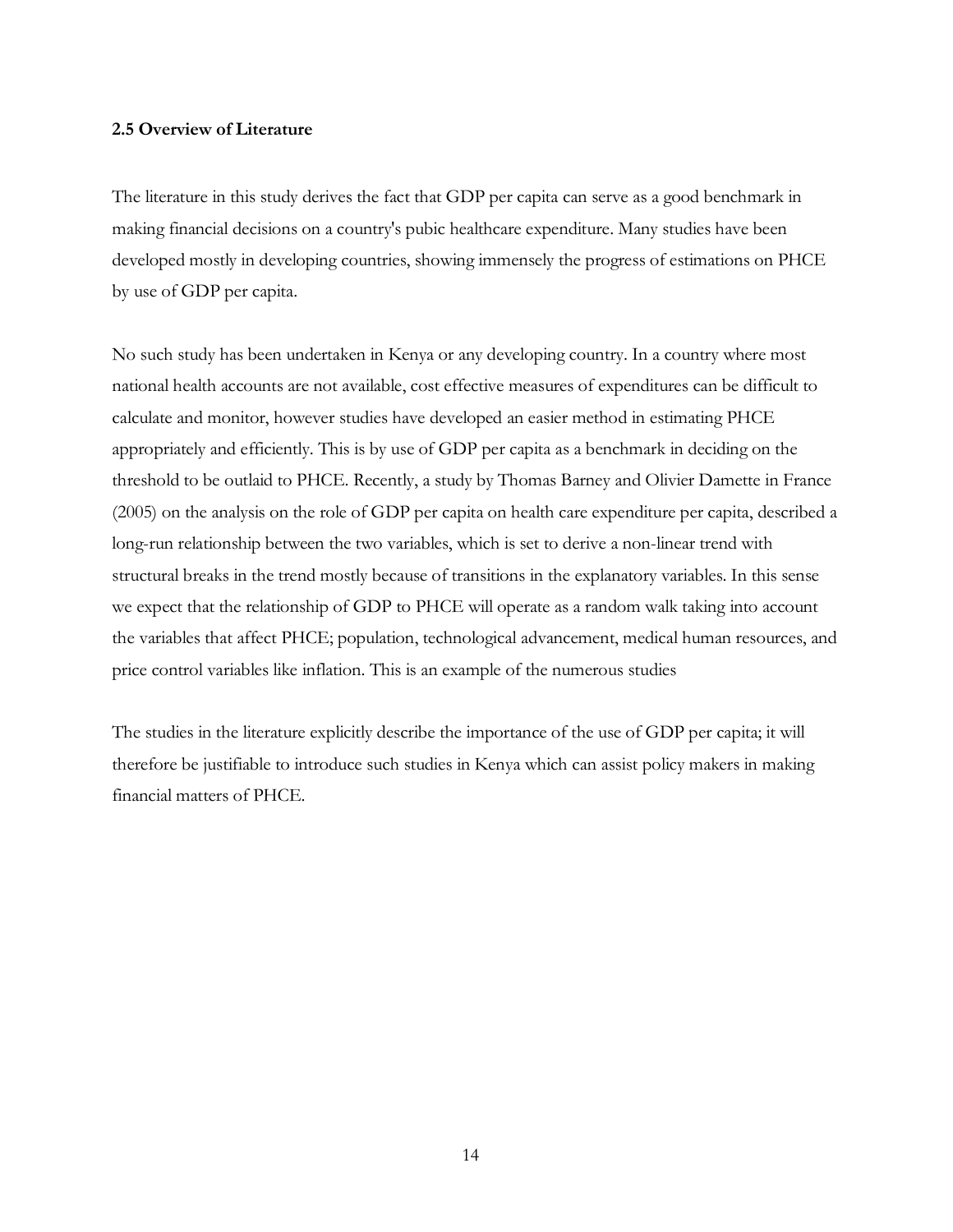#### **CHAPTER THREE**

#### **3.0 METHODOLOGY**

#### **3.1 Theoretical Framework**

The purpose of this study is to investigate economic growth and public health care expenditure, using the Augmented Dickey Fuller (ADF) test, Johansen tests and Granger causality test to determine the time series properties of healthcare expenditure, population growth rate, physicians per 100,000 population and income per capita as a ratio of GDP per capita.

Time series data contains a trend, which must be removed prior to undertaking any estimation. The traditional de-trending procedure separates the trend from the cyclical component of the series. This procedure is important for trend stationery time series. It is important to note that many macroeconomic time-series are difference stationary and must be differenced prior to any meaningful economic estimation. In cases where ordinary least squares estimation techniques are applied to undifferenced difference stationery series, the error terms will be serially correlated. This makes any hypothesis testing unreliable.

The study carries out the elasticity between GDP per capita and PHCE per capita using a linear approach taking a number of factors into account. The study introduces several types of explanatory variable on the basis of previous studies. In order to measure price elasticity, the study uses inflation as a measure. The study also introduces medical density; taking into account physician density, which lowers rates of profit and may lead the physicians creating unnecessary demand. To account for population progress, the study introduces population growth as an intermediate input proxy giving the cost impact of fertility.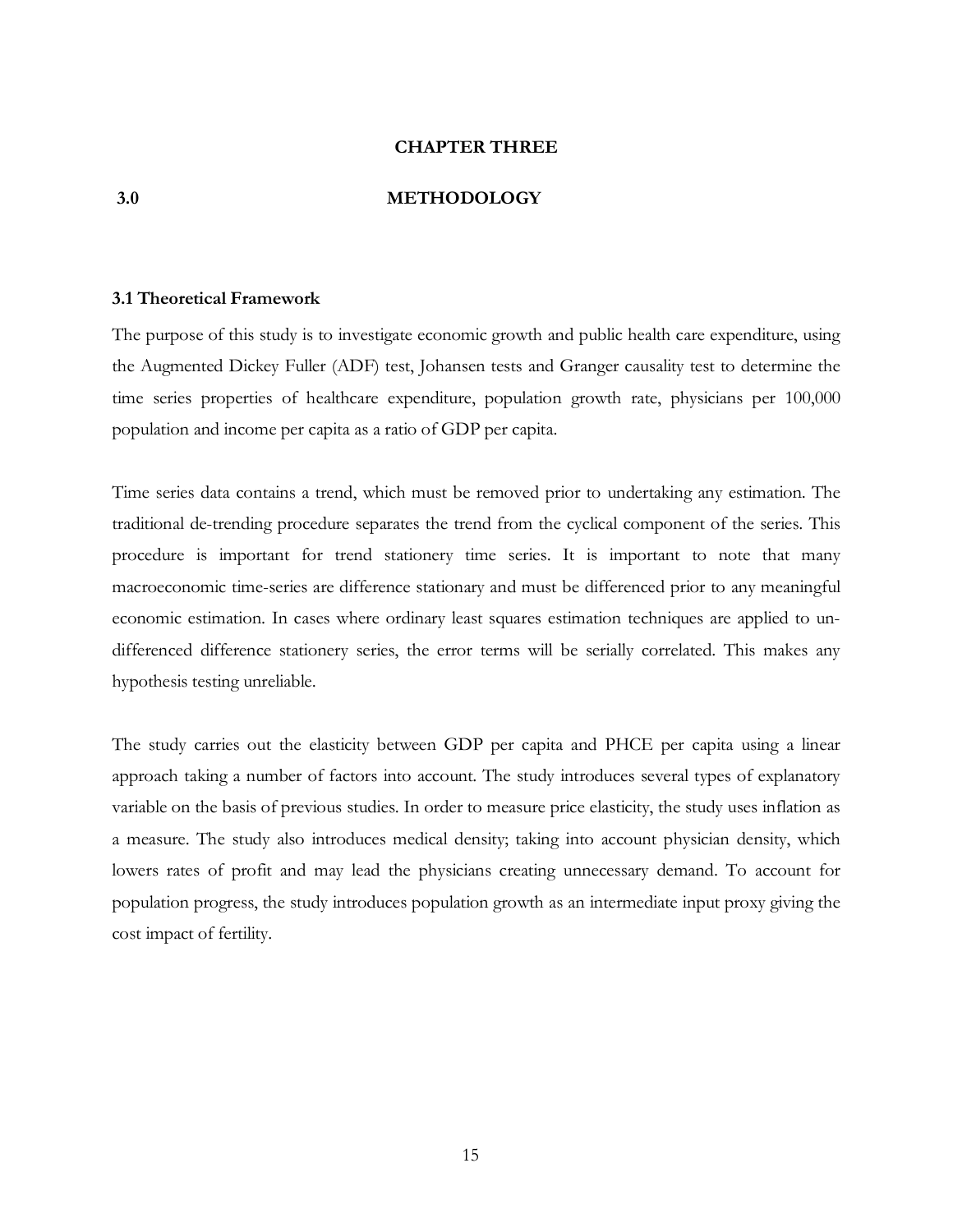#### **3.2 Empirical model**

Our main interest is to specify and estimate a simple form of health expenditure function model. We will employ a Cobb-Douglas production model simply because PHCE is assumed to depend on the GDP and its explanatory variables. We explore the effect of GDP on public healthcare expenditure by estimating the equation 1 below.

Equation 1 is a non-linear equation used to measure the change in public healthcare expenditure by finding its derivative with respect to GDP per capita. This means that, a percentage change in GDP per capita will change Public healthcare expenditure by  $β_1$ .

Given that the study involves GDP, the study shall employ Population growth rate (POP), Inflation/Consumer Price Index (INF) and Physicians per 100,000 population (PHYS) as other control variables that affect PHCE.

#### **Equation 1**

#### **lnPHCE** =  $\beta_0$  +  $\beta_1$ **lnGDPPC** +  $\beta_2$ **lnPOP** +  $\beta_3$ **lnINF** +  $\beta_4$ **lnPHYS** +  $\varepsilon_t$  **(1)**

#### Where:

β**i** = elasticity measure of changes of exogenous variables to public healthcare expenditure

ln PHCE = natural log of Public Health Care Expenditure

ln GDPPC = natural log of GDP per Capita

 $ln$  Population Growth  $=$  natural  $log$  of Population Growth

 $ln$  Inflation  $=$  natural  $log$  of Inflation

ln PHYS = natural log of Physicians per 100,000 population

ε = Error term

The above model employs the OLS regression model to measure the linear association between the independent and dependent variables. The focus of the study will be on the effect of GDP per capita on PHCE controlling for effects of other factors.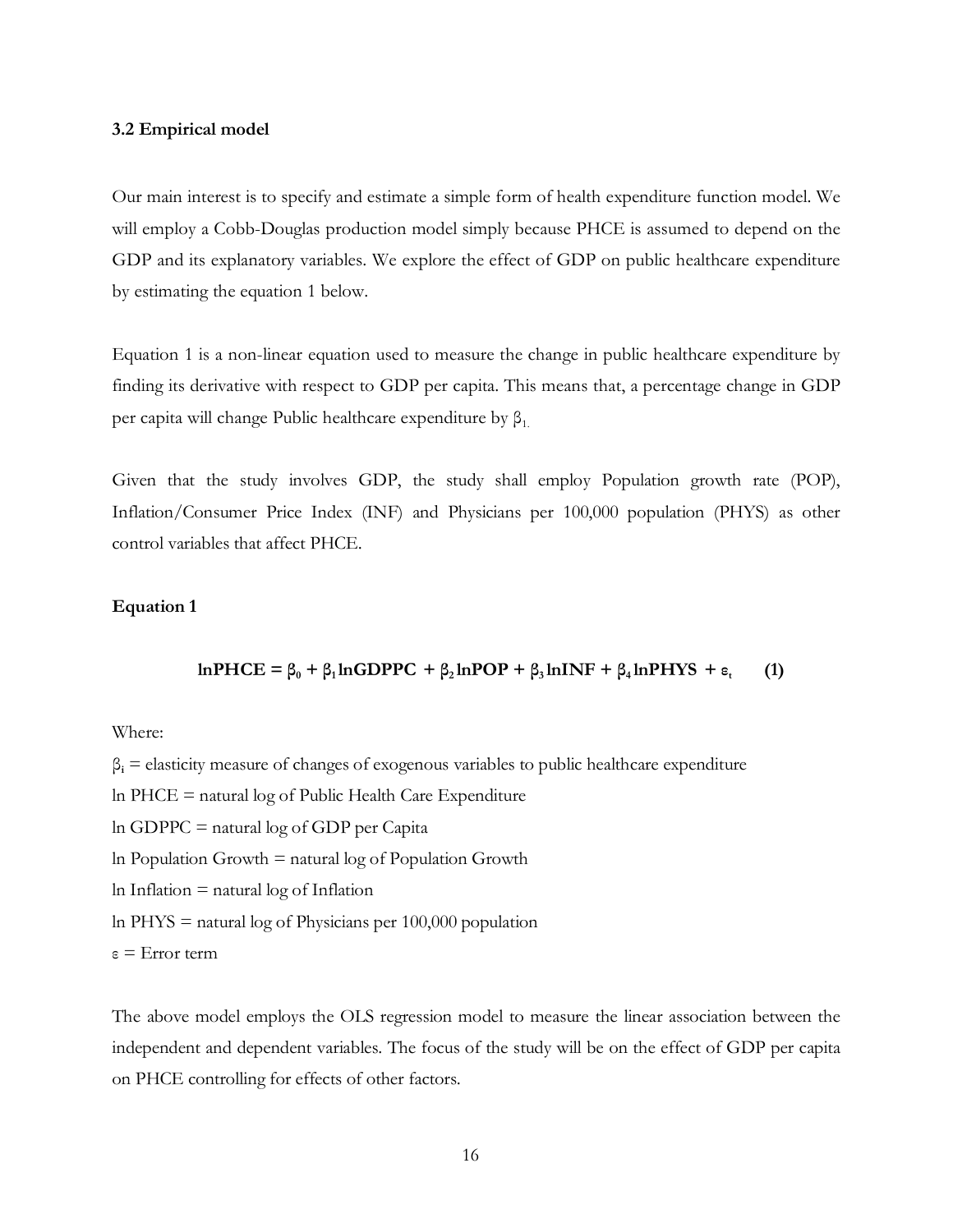#### **3.3 Data Sources**

#### **Table 1: Data sources, 1982-2012**

| Variable                          | Data Sources                                                                                        |
|-----------------------------------|-----------------------------------------------------------------------------------------------------|
| Gross Domestic Product per capita | Central Bank of Kenya Annual Reports, (1982-2012) Kenya Economic Survey (1982-2012) and Statistical |
|                                   | Abstracts (1982-2012) from Kenya National Bureau of Statistics and the Ministry of Finance Library  |
| Public Health Care Expenditure    | Estimates of Expenditure(1982-2012) from the Ministry of Finance Library                            |
| Inflation/Consumer Price Index    | Central Bank of Kenya Annual Reports (1982-2012)                                                    |
| Population growth rate            | Kenya Economic Survey (1982-2012) and Statistical Abstracts (1982-2012) from Kenya National Bureau  |
|                                   | of Statistics                                                                                       |
| Physicians Per 100,000 Population | Statistical Abstracts (1982-2012) from Kenya National Bureau of Statistics                          |

#### **3.4 Expected Results**

#### **Table 2: Expected results of Analysis**

|                       | <b>Dependent Variable</b> | <b>Independent Variables</b>                                 | <b>Expected</b> sign      |
|-----------------------|---------------------------|--------------------------------------------------------------|---------------------------|
| 1. Unit root Test     | <b>PHCE</b>               | GDP Per Capita, Inflation/Consumer Price Index, Population   | Stationery with mean (0)  |
|                       |                           | growth rate and Physicians per 100,000 population            | and variance (1)          |
| 2. Granger Causality  | PHCE                      | GDP Per Capita                                               | No causality exist (p)    |
|                       |                           |                                                              | values greater than the   |
|                       |                           |                                                              | critical values)          |
| 3. Cointegration Test | PHCE                      | GDP Per Capita, Inflation/Consumer Price Index, Population   | Existence of at least one |
|                       |                           | growth rate and Physicians per 100,000 population            | cointegrating equation    |
| 4. OLS Regression     | Series of PHCE            | Series of GDP Per Capita, Inflation/Consumer Price Index,    | Fractional coefficients   |
|                       | divided by 1 billion.     | Population growth rate and Physicians per 100,000 population | of variables present with |
|                       |                           |                                                              | either $+$ or - signs     |

# **3.5 Estimation Procedures**

#### **Unit Root test**

The first step in co-integration analysis is to test for the presence of unit roots in the variables. The augmented Dickey and Fuller test uses a regression of the first differences of the series against the series lagged once,  $X_{t-1}$ , and lagged difference terms. It may include a constant term  $\alpha$  and trend term  $\gamma_t$ as follows:

$$
\Delta \mathbf{X}_{t} = \alpha + \beta \mathbf{X}_{t-1} + \sum_{i=1}^{m} \gamma_{i} \Delta \mathbf{X}_{t-1} + \varepsilon_{t}
$$
\n(2)

Where:  $\Delta$  is a first-difference operator, m is the optimal lagged length,  $\gamma_t$  is the time trend and  $\varepsilon_t$  is the stationary random error.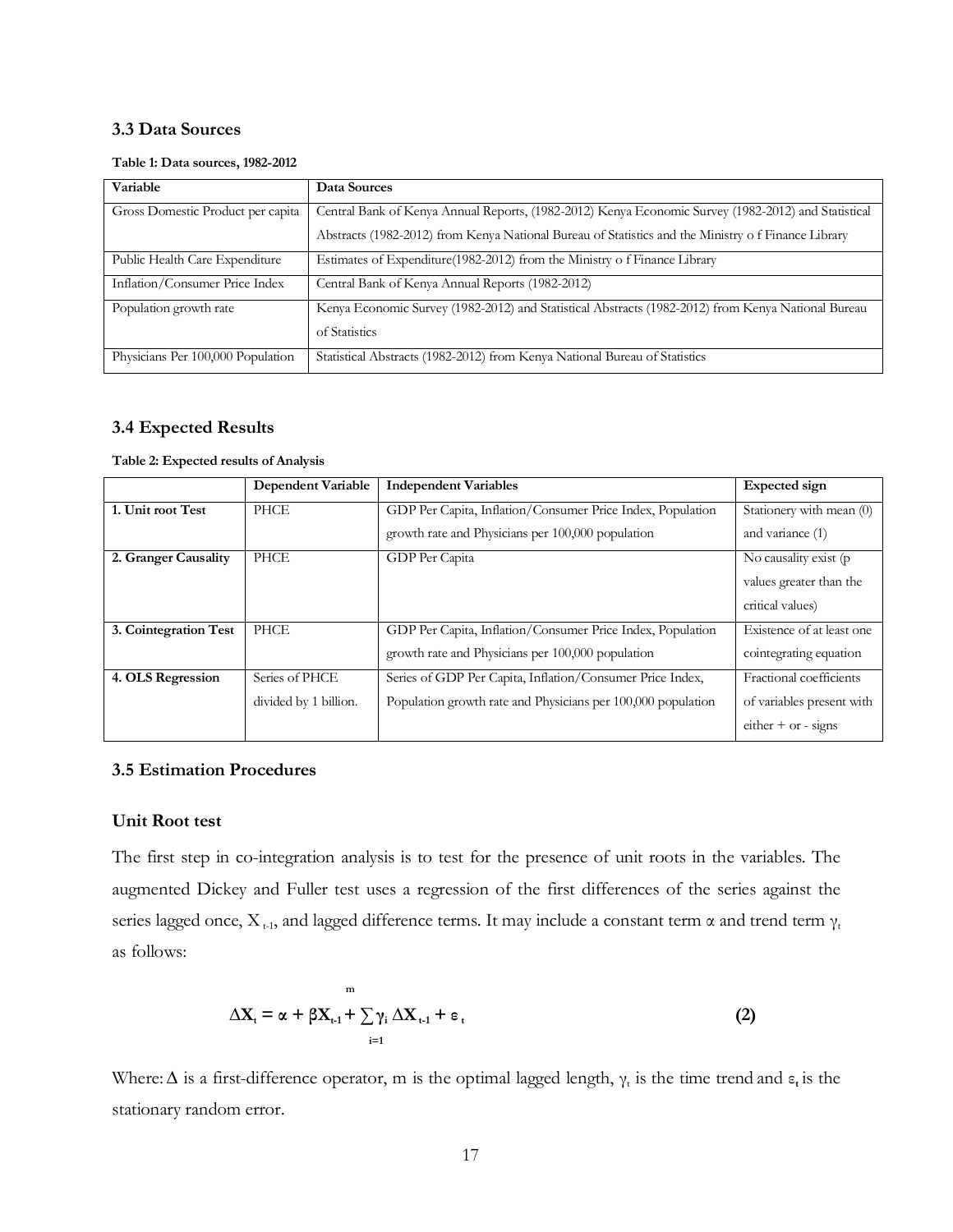To determine whether a variable trend stationary or difference stationary, we use the unit root test. A time series that contains unit roots is stationary with a mean  $\mu$  equal to 0 and variance  $\delta$  equal to 1. If we reject our null hypothesis that the series possesses a unit root, then the series is trend stationary. If there is insufficient evidence not to reject the null hypothesis then the series is difference stationary.

The use of unit root tests on differenced difference stationary series determines the form in which the data will be used in regression. You may find that the first differences of the series are stationary, thus the series is said o be integrated of order one and no further unit root testing is required. Once the stationary properties of all the variables using ADF tests are determined, then OLS method of regression is used to estimate the long run relationship of the variables. The test for a unit root has the hypothesis that H<sub>0</sub>: β=0, H<sub>1</sub>: β ≠1. If the coefficient is statistically different from 0, the hypothesis that  $X_t$  contains a unit root is rejected.

#### **Granger Causality test**

In our study, the Granger (1969) approach to the question of whether GDP per capita causes PHCE is to see how much of the current PHCE can be explained by past values of PHCE and then to see whether adding lagged values of GDP per capita can improve the explanation. PHCE is said to be Granger-caused by GDP per capita if GDP per capita helps in the prediction of PHCE, or equivalently if the coefficient on the lagged GDP per capita is statistically significant.

It is important to note that two-way causation is frequently the case; GDP per capita Granger causes PHCE and PHCE Granger causes GDP per capita. Therefore it is important to note that the statement "GDP per capita Granger causes PHCE" does not imply that PHCE is the effect or the result of GDP per capita. Granger causality measures precedence and information content but does not by itself indicate causality in the more common use of the term.

#### **Co-integration**

Cointegration tests ascertain whether there is a stable long-run relationship between the dependent variable and its regressor. This test implies that there must be an adjustment process to prevent the deviations from long-run equivalent relationship from becoming larger and larger.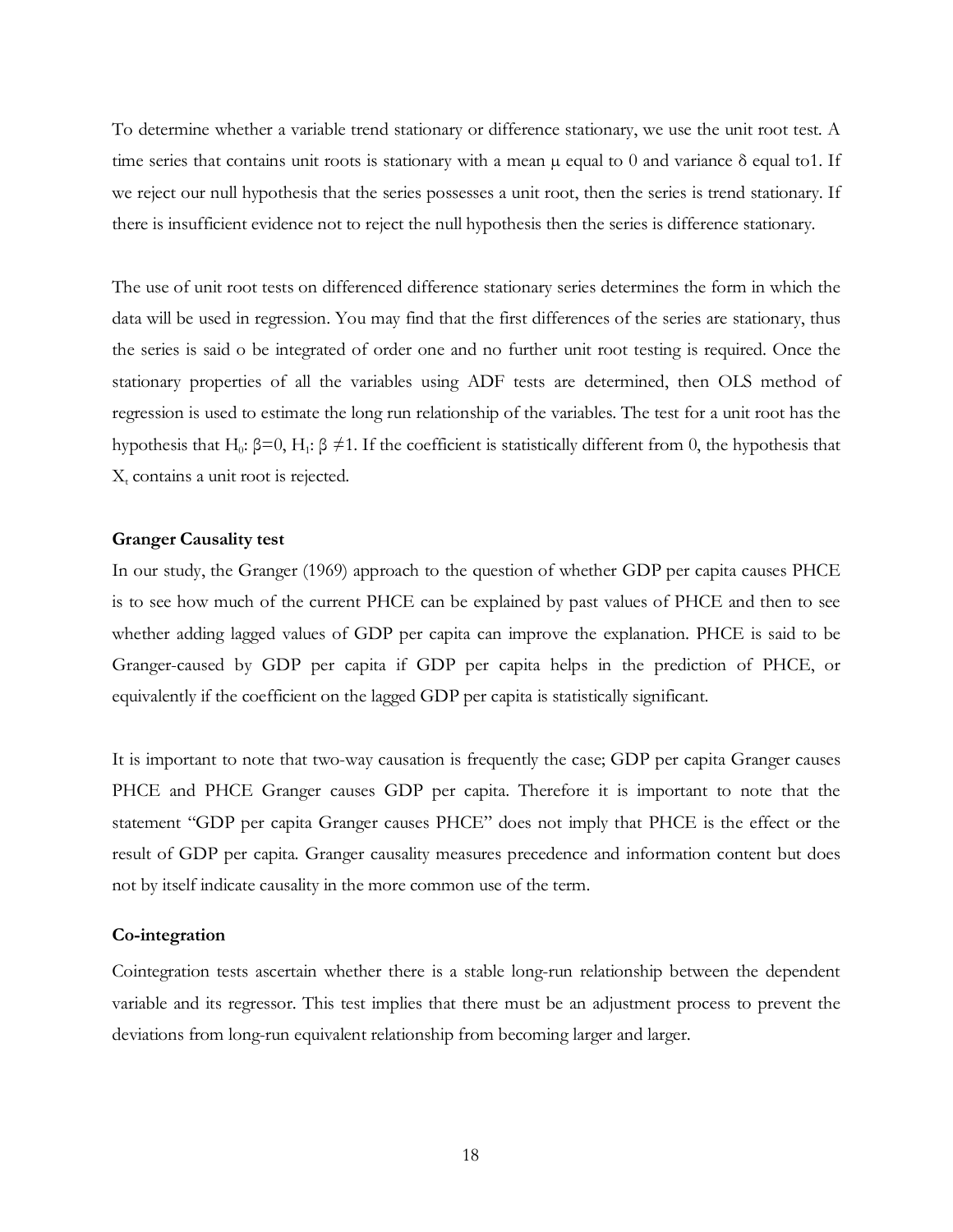#### Co-integration theory

Consider a VAR<sup>6</sup> of order p

$$
y_t = A_t y_{t-1} + \dots + A_p y_{t-p} + B x_t + \varepsilon_t \tag{3}
$$

Where  $y_t$  is a -vector of non-stationary I (1) variables,  $x_t$  is a *d*-vector of deterministic variables, and  $\varepsilon_t$  is a vector of innovations. We may rewrite this VAR as,

$$
\Delta y_{t} = \Pi y_{t-1} + \sum_{i=1}^{p-1} \Gamma_{i} \Delta \gamma_{t-i} + Bx_{t} + \varepsilon_{t}
$$
\n(4)

Where;

$$
\Pi = \sum_{i=1}^{p} A_i - I, \quad \text{and} \quad \Gamma_i = -\sum_{j=i+1}^{p} A_j
$$

Granger's representation theorem asserts that if the coefficient matrix Π has reduced rank *r < k*, then there exist *k* x *r* matrices  $\alpha$  and  $\beta$  each with rank *r* such that  $\Pi = \alpha \beta'$  and  $\beta' y_t$  is I(0). *r* is the number of cointegrating relations (*the cointegrating rank*) and each column of *β* is the cointegrating vector. The elements of  $\alpha$ , are known as the adjustment parameters in the VAR model. Johansen's method is to estimate the  $\Pi$  matrix from an unrestricted VAR and to test whether we can reject the restrictions implied by the reduced rank of Π.

#### **3.6 Data Management**

 $\overline{a}$ 

This study covers 30 years (1982 - 2012) of research in health care expenditure analysis. The data will be aligned in time series format and analysis will be done by E-Views statistical package used to estimate time series data, its stationarity, ADF test for unit root presence and cointegration on the linear relationship of the dependent to the independent variables.

<sup>6</sup> VAR (vector auto regression) is a statistical model used to capture the linear interdependencies among multiple time series.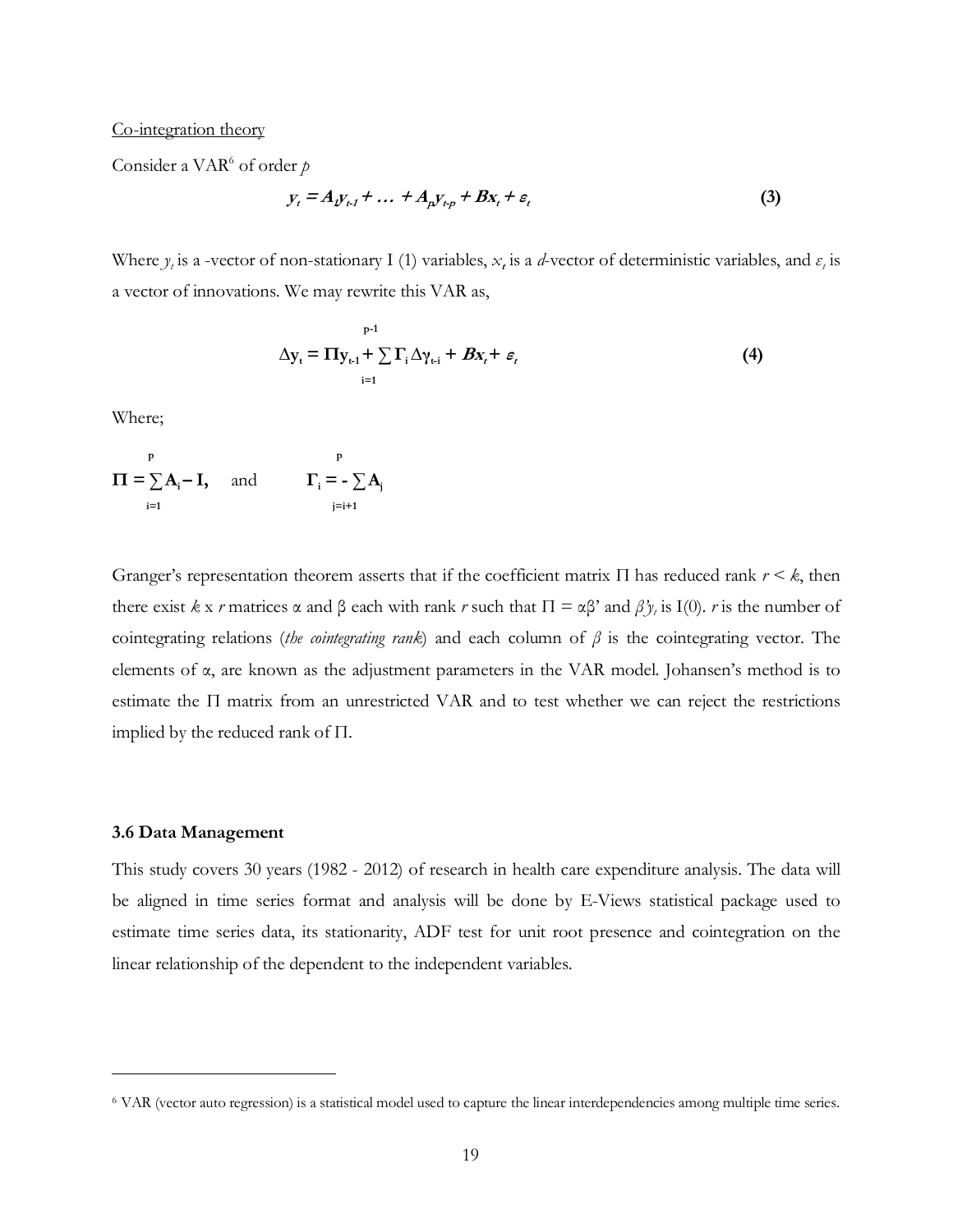#### **CHAPTER FOUR**

#### **4.0 ANALYTICAL RESULTS**

#### **4.1 Introduction**

Data in our model is time series, and the analytics of the study are done using E-Views latest (2012) version 7. This is because E-Views has been tested as a statistical package for windows used mainly for time-series oriented econometric analysis. The study employs a number of tests before estimating the relationship between the dependent and independent variables, in order to ensure that our results are not spurious and full of statistical error.

The first step will be to test for stationarity of the model, because a stationary process assures us that the time series distributions of each variable do not change when shifted in time or space. This would mean that the relationship to be determined between GDP and PHCE will hold in time and space.

The use of unit root testing helps us to know whether the time series variables are stationery or not. A unit root is a feature of a stochastic process that evolves through time if the mean and autocovariance of the series depend on time, thereby causing the variable's distribution to shift in time and space resulting in unstable future predictions of the trend.

Given our model parameters can have a cause effect on each other; the study will test for granger causality, to determine if the independent variable is fit to be endogenous in the model selected. The next step, once we determine the casuality and stationarity of the process, will be to test for cointegration in the model, in order to check for the long-run relationship between the variables.

Finally, once the tests have been successfully carried out and estimation of the parameters for our model will be made, taking into consideration the authenticity of the results, usually given by the  $\mathbb{R}^2$ value.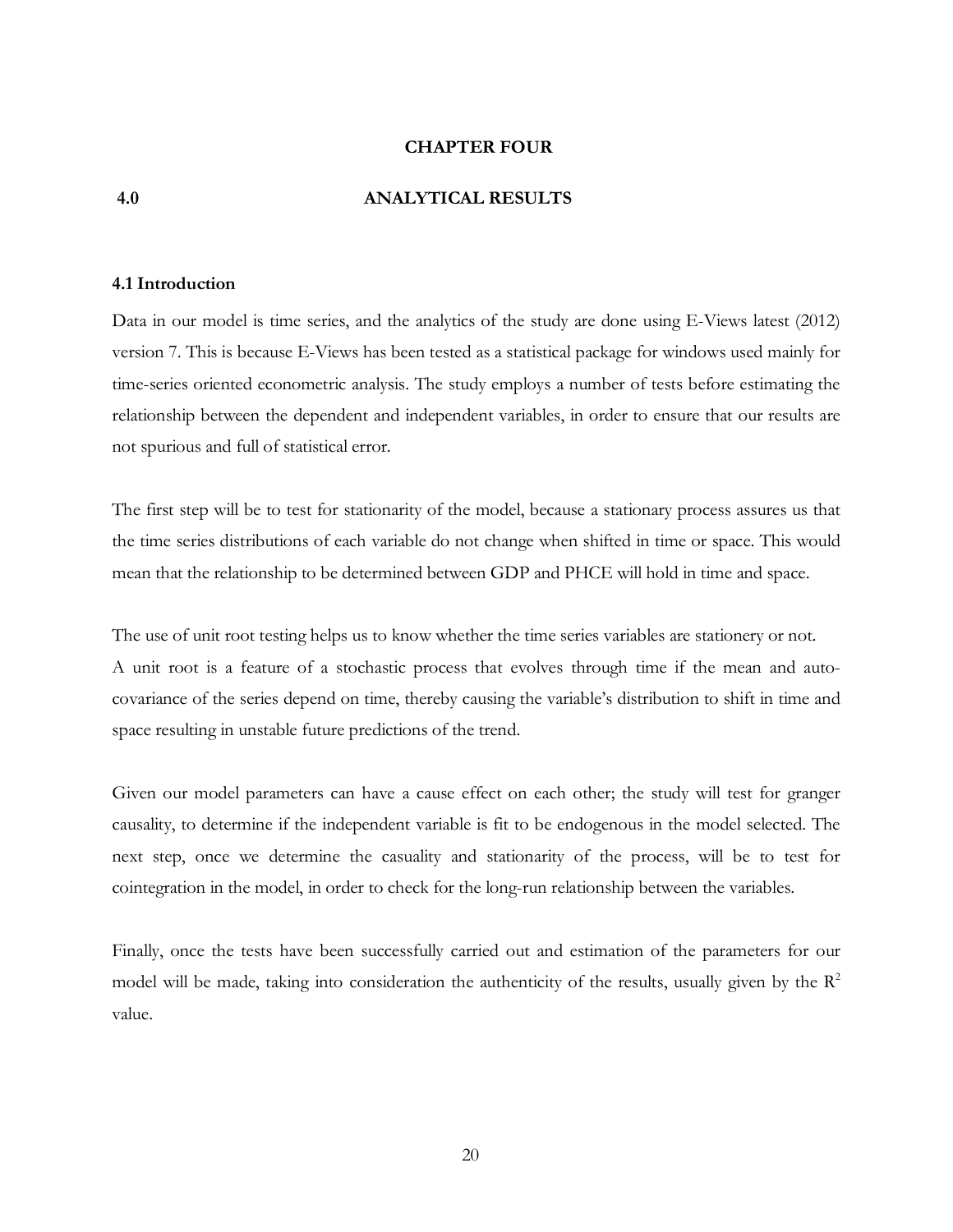### **4.2 Unit Root Test**

The study computes usual unit root tests using the Augmented Dickey Fuller's test, the results follow:

#### **1. Figure 3: GDP per capita growth (GDPPC)**



# **Table 3: Augmented Dickey Fuller test for unit root presence in GDPPC**

Null Hypothesis: D(DGDPPC) has a unit root Exogenous: Constant, Linear Trend Lag Length: 0 (Automatic - based on SIC, maxlag=6)

|                                             |             |                       | t-Statistic | Prob.*      |
|---------------------------------------------|-------------|-----------------------|-------------|-------------|
| Augmented Dickey-Fuller test statistic      |             |                       | $-6.901133$ | 0.0000      |
| Test critical values:                       | 1% level    |                       | -4.339330   |             |
|                                             | 5% level    |                       | $-3.587527$ |             |
|                                             | 10% level   |                       | $-3.229230$ |             |
| *MacKinnon (1996) one-sided p-values.       |             |                       |             |             |
| Augmented Dickey-Fuller Test Equation       |             |                       |             |             |
| Dependent Variable: D(DGDPPC,2)             |             |                       |             |             |
| Method: Least Squares                       |             |                       |             |             |
| Date: 08/16/12 Time: 11:39                  |             |                       |             |             |
| Sample (adjusted): 1985 2011                |             |                       |             |             |
| Included observations: 27 after adjustments |             |                       |             |             |
| Variable                                    | Coefficient | Std. Error            | t-Statistic | Prob.       |
| $D(DGDPPC(-1))$                             | $-1.322494$ | 0.191634              | $-6.901133$ | 0.0000      |
| C                                           | 6.397317    | 22.27103              | 0.287248    | 0.7764      |
| @TREND(1982)                                | $-0.323554$ | 1.250457              | $-0.258749$ | 0.7980      |
| R-squared                                   | 0.665087    | Mean dependent var    |             | $-1.635610$ |
| Adjusted R-squared                          | 0.637178    | S.D. dependent var    |             | 83.84441    |
| S.E. of regression                          | 50.50343    | Akaike info criterion |             | 10.78640    |
| Sum squared resid                           | 61214.32    | Schwarz criterion     |             | 10.93038    |
| Log likelihood                              | $-142.6164$ | Hannan-Quinn criter.  |             | 10.82921    |
| F-statistic                                 | 23.83025    | Durbin-Watson stat    |             | 1.918924    |
| Prob(F-statistic)                           | 0.000002    |                       |             |             |

The empirical findings above indicate that the test statistic  $\alpha = -6.901133$ , is greater than our critical values at  $1\% = -4.339330$ , at  $5\% = -3.587527$  and at  $10\% = -3.229230$ , therefore we reject the null hypothesis that the series GDPPC has a unit root and conclude that the GDP per capita series is stationery at lag  $(0)$  in the 1<sup>st</sup> difference. That is I  $(1)$ .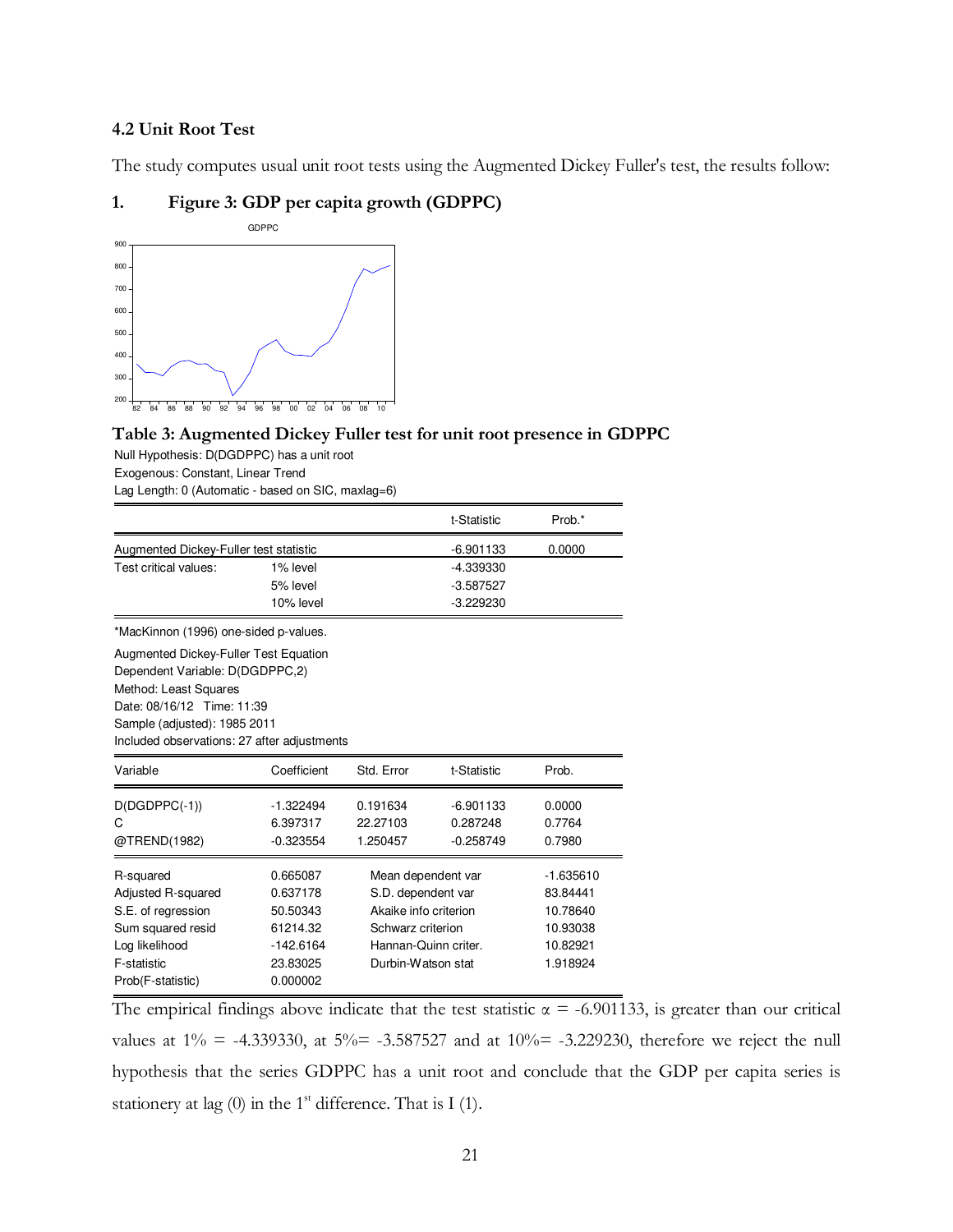#### **2. Figure 4: Public Healthcare Expenditure (PHCE)**



#### **Table 4: Augmented Dickey Fuller test for unit root presence in PHCE**

Null Hypothesis: D(PHCE) has a unit root Exogenous: Constant, Linear Trend

Lag Length: 0 (Automatic - based on SIC, maxlag=7)

|                                             |               |                       | t-Statistic | Prob.*       |
|---------------------------------------------|---------------|-----------------------|-------------|--------------|
| Augmented Dickey-Fuller test statistic      |               |                       | -6.616674   | 0.0000       |
| Test critical values:                       | 1% level      |                       | $-4.323979$ |              |
|                                             | 5% level      |                       | $-3.580623$ |              |
|                                             | 10% level     |                       | $-3.225334$ |              |
| *MacKinnon (1996) one-sided p-values.       |               |                       |             |              |
| Augmented Dickey-Fuller Test Equation       |               |                       |             |              |
| Dependent Variable: D(PHCE,2)               |               |                       |             |              |
| Method: Least Squares                       |               |                       |             |              |
| Date: 08/16/12 Time: 11:19                  |               |                       |             |              |
| Sample (adjusted): 1984 2011                |               |                       |             |              |
| Included observations: 28 after adjustments |               |                       |             |              |
| Variable                                    | Coefficient   | Std. Error            | t-Statistic | Prob.        |
| $D(PHCE(-1))$                               | $-1.431879$   | 0.216405              | $-6.616674$ | 0.0000       |
| C                                           | $-1.36E + 09$ | $7.04E + 08$          | $-1.931574$ | 0.0648       |
| @TREND(1982)                                | $2.40E + 08$  | 49415708              | 4.847138    | 0.0001       |
| R-squared                                   | 0.642311      | Mean dependent var    |             | $3.01E + 08$ |
| Adjusted R-squared                          | 0.613695      | S.D. dependent var    |             | 2.70E+09     |
| S.E. of regression                          | $1.68E + 09$  | Akaike info criterion |             | 45.42371     |
| Sum squared resid                           | 7.06E+19      | Schwarz criterion     |             | 45.56644     |
| Log likelihood                              | -632.9319     | Hannan-Quinn criter.  |             | 45.46734     |
| F-statistic                                 | 22.44652      | Durbin-Watson stat    |             | 1.651672     |
| Prob(F-statistic)                           | 0.000003      |                       |             |              |

The empirical findings above indicate that the test statistic  $\alpha$  = -6.616674, is greater than our critical values at  $1\% = -4.323979$ , at  $5\% = -3.580623$  and at  $10\% = -3.225334$ , therefore we reject the null hypothesis that the series PHCE has a unit root and conclude that the PHCE series is stationery at lag (0) in the  $1<sup>st</sup>$  difference. That is I (1).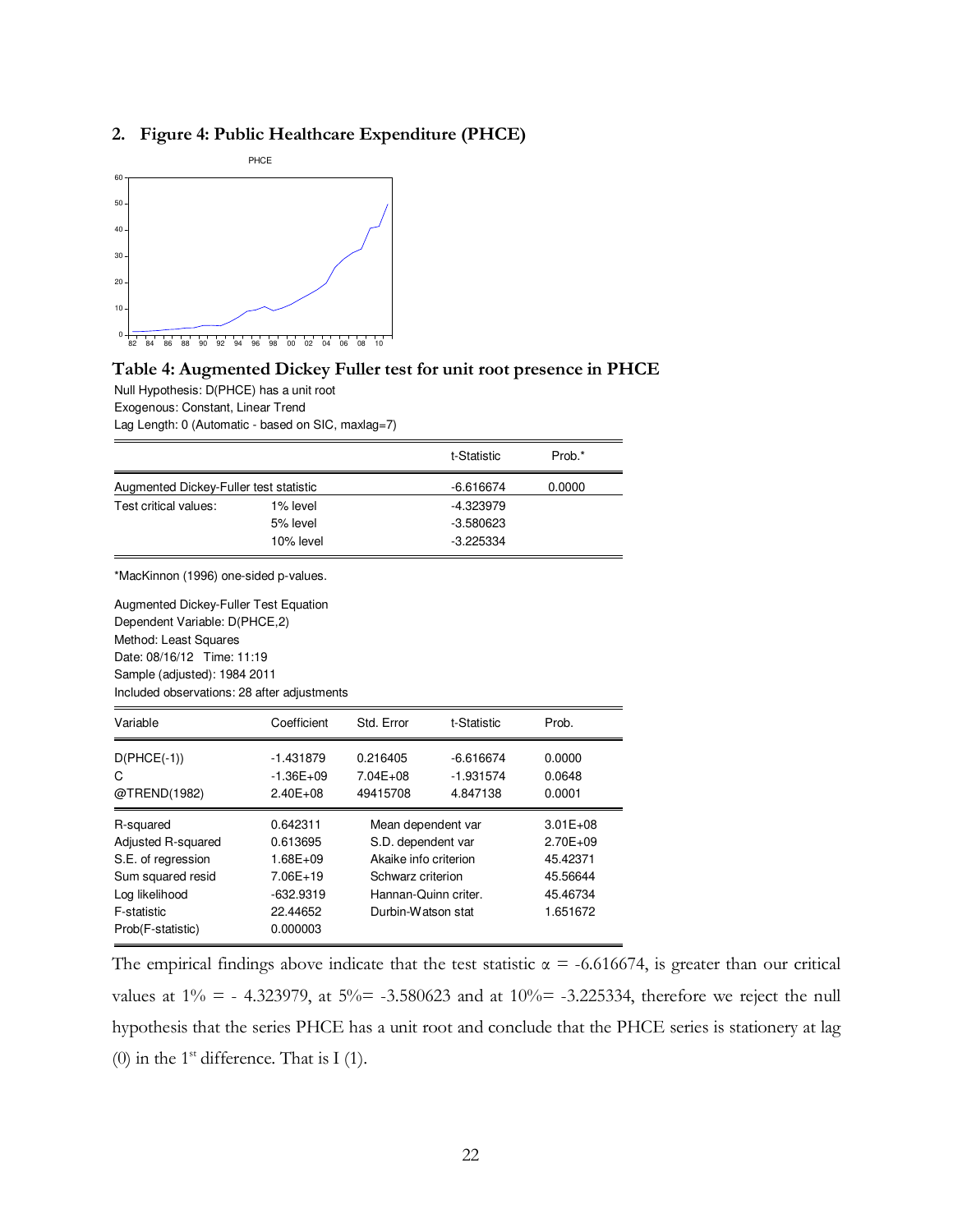#### **3. Figure 5: Population Growth (POP)**



#### **Table 5: Augmented Dickey Fuller test for unit root presence in POP**  Null Hypothesis: D(DPOP) has a unit root

Exogenous: Constant

Lag Length: 1 (Automatic - based on SIC, maxlag=6)

|                                                                                                                                                                     |             |            | t-Statistic | Prob.* |
|---------------------------------------------------------------------------------------------------------------------------------------------------------------------|-------------|------------|-------------|--------|
| Augmented Dickey-Fuller test statistic                                                                                                                              |             |            | $-4.310727$ | 0.0024 |
| Test critical values:                                                                                                                                               | 1% level    |            |             |        |
|                                                                                                                                                                     | 5% level    |            |             |        |
|                                                                                                                                                                     | 10% level   |            |             |        |
| *MacKinnon (1996) one-sided p-values.                                                                                                                               |             |            |             |        |
| Dependent Variable: D(DPOP,2)<br>Method: Least Squares<br>Date: 08/16/12 Time: 11:46<br>Sample (adjusted): 1986 2011<br>Included observations: 26 after adjustments |             |            |             |        |
| Variable                                                                                                                                                            | Coefficient | Std. Error | t-Statistic | Prob.  |
| $D(DPOP(-1))$                                                                                                                                                       | $-0.358947$ | 0.083268   | $-4.310727$ | 0.0003 |
| $D(DPOP(-1),2)$                                                                                                                                                     |             |            |             |        |
|                                                                                                                                                                     | 0.769585    | 0.132435   | 5.811027    | 0.0000 |
| C                                                                                                                                                                   | 0.000725    | 0.001683   | 0.430598    | 0.6708 |

The empirical findings above indicate that the test statistic  $\alpha$  = -4.310727, is greater than our critical values at  $1\% = -3.711457$ , at  $5\% = -2.981038$  and at  $10\% = -2.629906$ , therefore we reject the null hypothesis that the population growth series population growth has a unit root and conclude that the series is stationery at lag (1) in the  $1<sup>st</sup>$  difference. That is I (1).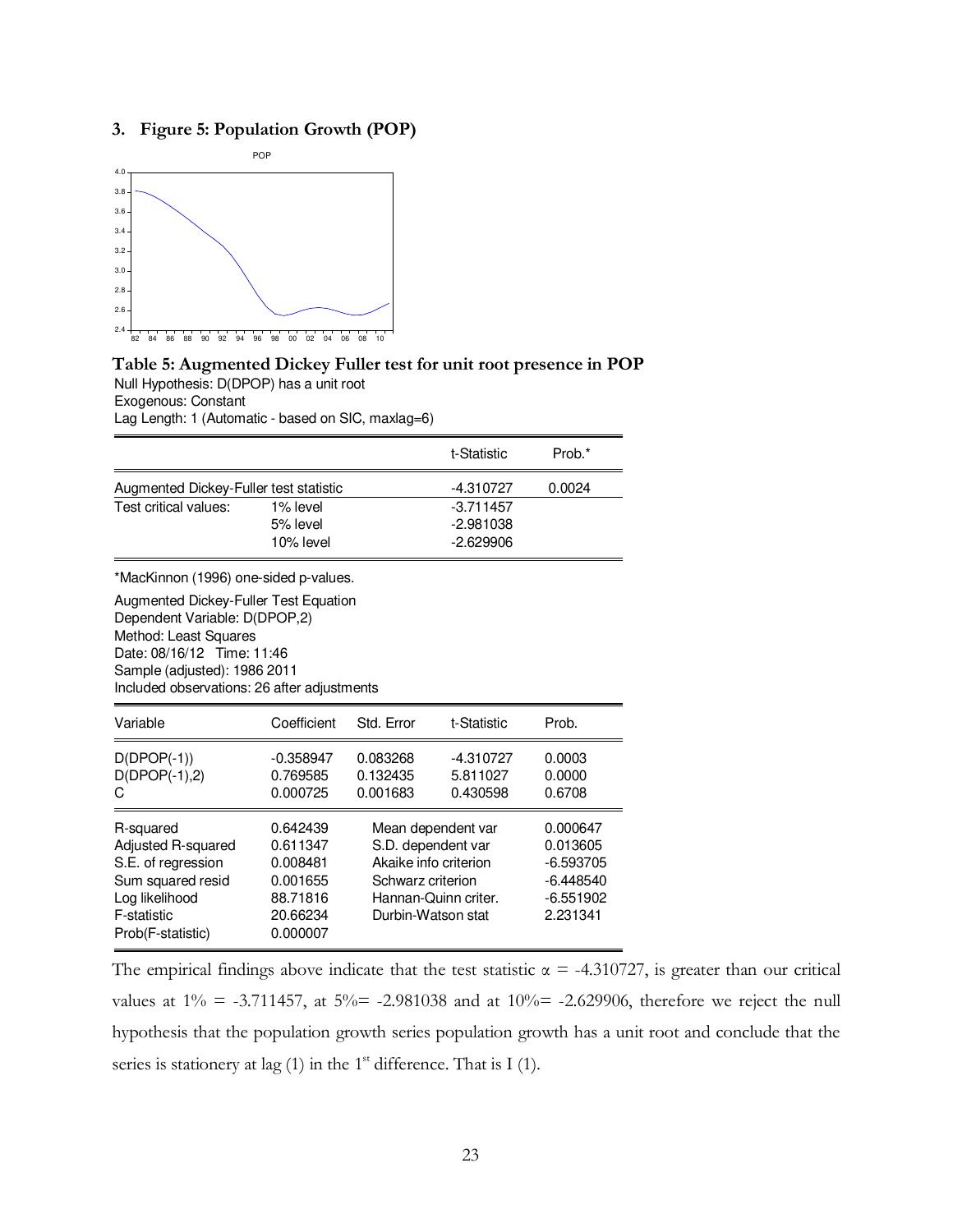#### **4. Figure 6: Inflation (INF)**



#### **Table 6: Augmented Dickey Fuller test for unit root presence in INF**

Null Hypothesis: D(INF) has a unit root Exogenous: Constant Lag Length: 1 (Automatic - based on SIC, maxlag=7)

|                                             |             |                      | t-Statistic           | Prob.*   |
|---------------------------------------------|-------------|----------------------|-----------------------|----------|
| Augmented Dickey-Fuller test statistic      |             |                      | $-5.603185$           | 0.0001   |
| Test critical values:                       | 1% level    |                      | $-3.699871$           |          |
|                                             | 5% level    |                      | $-2.976263$           |          |
|                                             | 10% level   |                      | $-2.627420$           |          |
| *MacKinnon (1996) one-sided p-values.       |             |                      |                       |          |
| Augmented Dickey-Fuller Test Equation       |             |                      |                       |          |
| Dependent Variable: D(INF,2)                |             |                      |                       |          |
| Method: Least Squares                       |             |                      |                       |          |
| Date: 08/16/12 Time: 11:51                  |             |                      |                       |          |
| Sample (adjusted): 1985 2011                |             |                      |                       |          |
| Included observations: 27 after adjustments |             |                      |                       |          |
| Variable                                    | Coefficient | Std. Error           | t-Statistic           | Prob.    |
| $D(INF(-1))$                                | -1.572582   | 0.280659             | $-5.603185$           | 0.0000   |
| $D(INF(-1), 2)$                             | 0.405108    | 0.188087             | 2.153836              | 0.0415   |
| С                                           | $-0.079236$ | 1.807111             | $-0.043847$           | 0.9654   |
| R-squared                                   | 0.625340    | Mean dependent var   |                       | 0.413846 |
| Adjusted R-squared                          | 0.594118    | S.D. dependent var   |                       | 14.71654 |
| S.E. of regression                          | 9.375740    |                      | Akaike info criterion |          |
| Sum squared resid                           | 2109.708    | Schwarz criterion    |                       | 7.562549 |
| Log likelihood                              | $-97.15066$ | Hannan-Quinn criter. |                       | 7.461381 |
| F-statistic                                 | 20.02904    | Durbin-Watson stat   |                       | 1.963372 |
| Prob(F-statistic)                           | 0.000008    |                      |                       |          |

The empirical findings above indicate that the test statistic  $\alpha = -5.603185$ , is greater than our critical values at  $1\% = -3.699871$ , at  $5\% = -2.976263$  and at  $10\% = -2.627420$ , therefore we reject the null hypothesis that the series inflation has a unit root and conclude that the inflation series is stationery at lag (1) in the  $1<sup>st</sup>$  difference. That is I (1).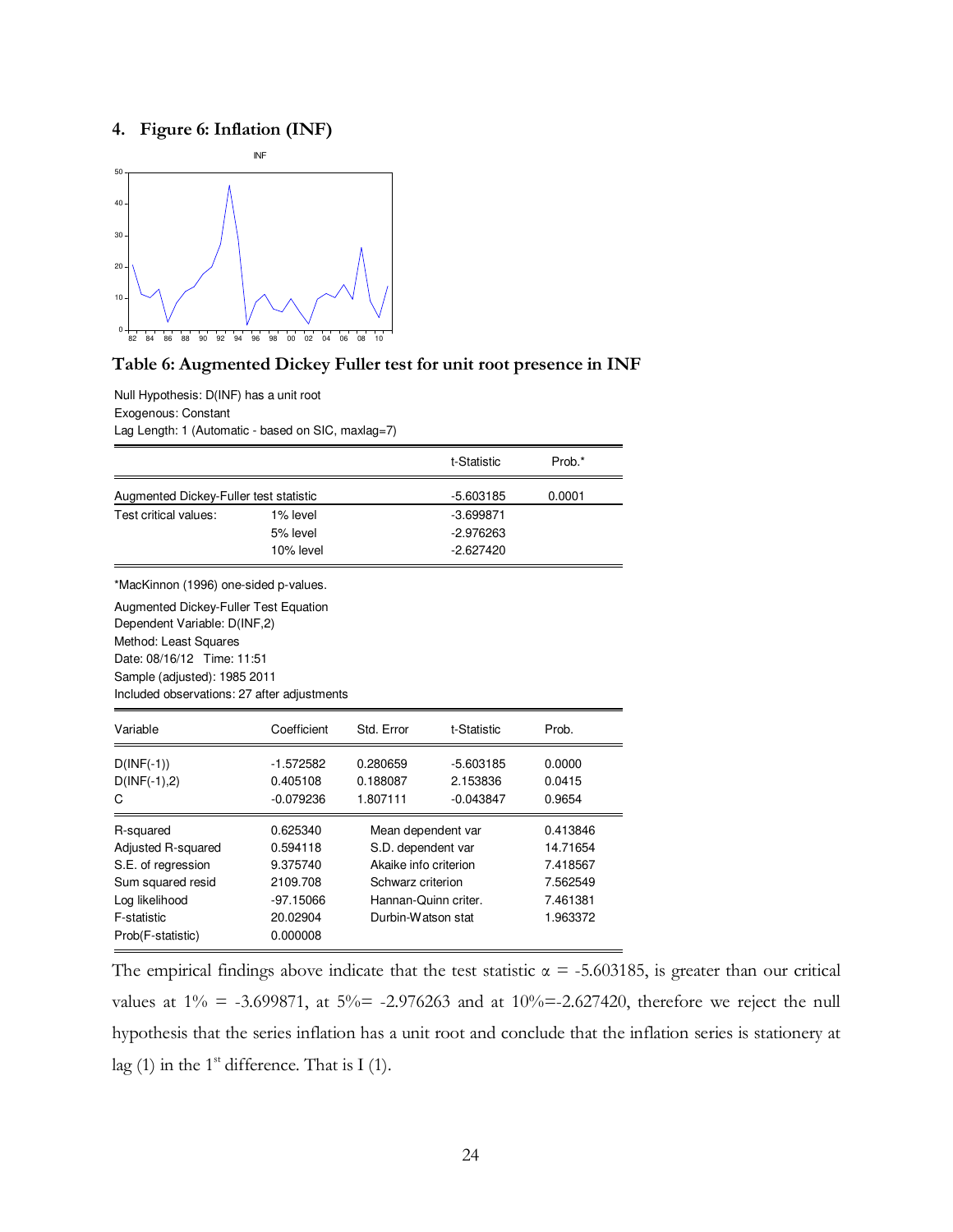### **5. Figure 7: Physicians per 100,000 population (PHYS)**



**Table 7: Augmented Dickey Fuller test for unit root presence in physicians per 100,000 population** 

Null Hypothesis: D(DPHYS) has a unit root Exogenous: Constant

Lag Length: 1 (Automatic - based on SIC, maxlag=6)

|                                                                                                                                                                                                               |                                                          |                                                                                                                                      | t-Statistic                         | Prob.*                                                            |
|---------------------------------------------------------------------------------------------------------------------------------------------------------------------------------------------------------------|----------------------------------------------------------|--------------------------------------------------------------------------------------------------------------------------------------|-------------------------------------|-------------------------------------------------------------------|
| Augmented Dickey-Fuller test statistic                                                                                                                                                                        |                                                          |                                                                                                                                      | -7.213726                           | 0.0000                                                            |
| Test critical values:                                                                                                                                                                                         | 1% level                                                 |                                                                                                                                      | $-3.711457$                         |                                                                   |
|                                                                                                                                                                                                               | 5% level<br>10% level                                    |                                                                                                                                      | $-2.981038$<br>$-2.629906$          |                                                                   |
|                                                                                                                                                                                                               |                                                          |                                                                                                                                      |                                     |                                                                   |
| *MacKinnon (1996) one-sided p-values.                                                                                                                                                                         |                                                          |                                                                                                                                      |                                     |                                                                   |
| Augmented Dickey-Fuller Test Equation<br>Dependent Variable: D(DPHYS,2)<br>Method: Least Squares<br>Date: 08/16/12 Time: 11:57<br>Sample (adjusted): 1986 2011<br>Included observations: 26 after adjustments |                                                          |                                                                                                                                      |                                     |                                                                   |
| Variable                                                                                                                                                                                                      | Coefficient                                              | Std. Error                                                                                                                           | t-Statistic                         | Prob.                                                             |
| $D(DPHYS(-1))$<br>$D(DPHYS(-1),2)$<br>С                                                                                                                                                                       | -2.702595<br>0.679511<br>0.008027                        | 0.374646<br>0.221814<br>0.006552                                                                                                     | $-7.213726$<br>3.063430<br>1.225239 | 0.0000<br>0.0055<br>0.2329                                        |
| R-squared<br>Adjusted R-squared<br>S.E. of regression<br>Sum squared resid<br>Log likelihood                                                                                                                  | 0.867926<br>0.856441<br>0.032490<br>0.024279<br>53.79898 | Mean dependent var<br>S.D. dependent var<br>Akaike info criterion<br>Schwarz criterion<br>Hannan-Quinn criter.<br>Durbin-Watson stat |                                     | 0.001200<br>0.085750<br>$-3.907614$<br>$-3.762449$<br>$-3.865812$ |
| F-statistic<br>Prob(F-statistic)                                                                                                                                                                              | 75.57240<br>0.000000                                     |                                                                                                                                      |                                     | 2.121676                                                          |

The empirical findings above indicate that the test statistic  $\alpha = -7.213726$ , is greater than our critical values at  $1\% = -3.711457$ , at  $5\% = -2.981038$  and at  $10\% = -2.629906$ , therefore we reject the null hypothesis that the series physicians per 100, 000 population has a unit root and conclude that the physicians per 100, 000 population series is stationery at lag  $(1)$  in the 1<sup>st</sup> difference. That is I  $(1)$ .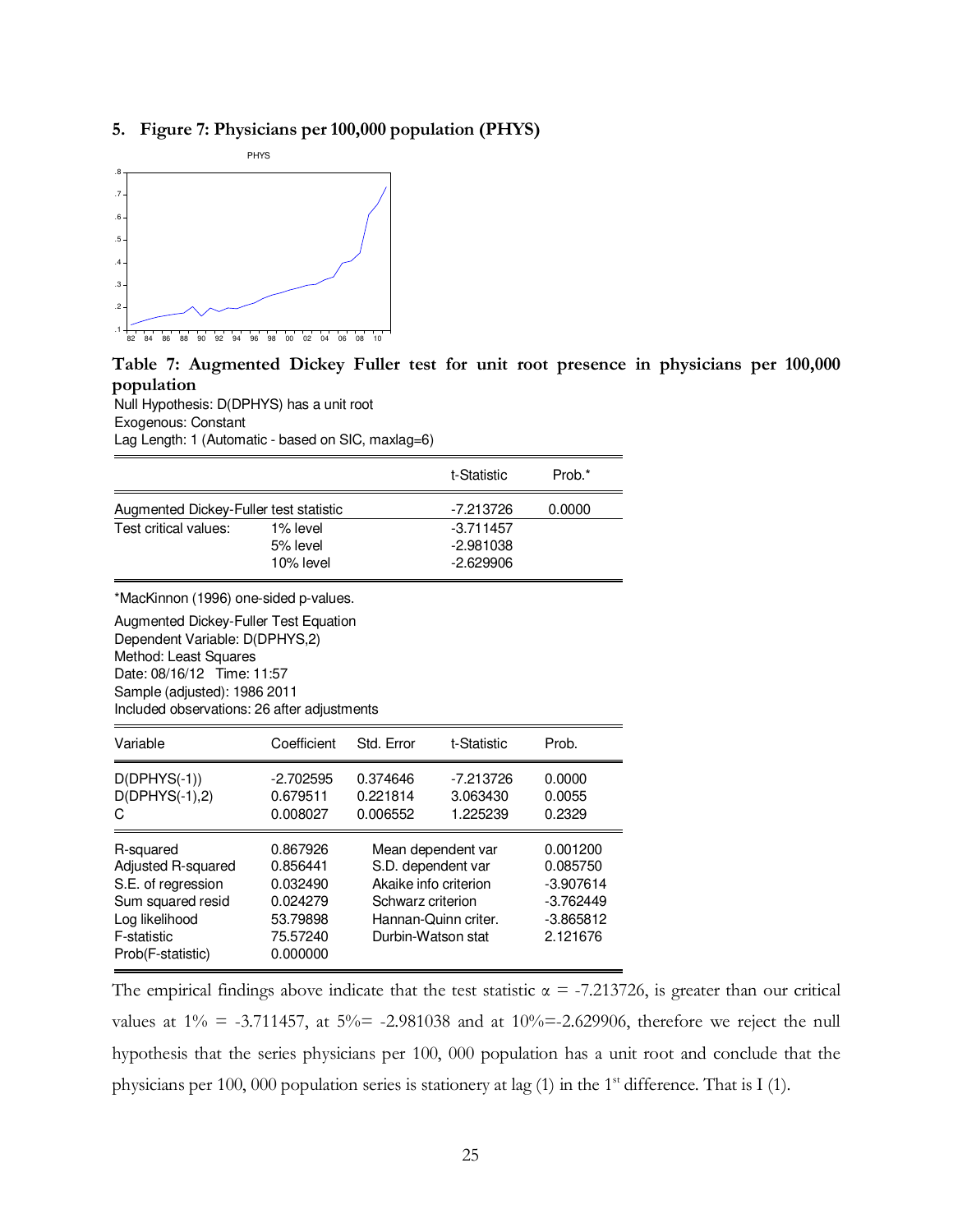Given that all our variables are stationery at the same lag, I (1), enables us to successfully test for a cointegration relationship between the variables in order to determine the long-run relationship between the variables in the model.

Before we attempt on co-integration analysis of the variables, it is important to remember that our variables PHCE and GDP can relate to each other, in that one can cause the other. Therefore the next step in our analysis is to carry out the test for granger causality to determine whether the selected endogenous (dependent) variable is fit to be treated as an exogenous (independent) or should remain endogenous.

The results of the granger causality test are as follows.

#### **4.3 Granger Causality Test**

Table 8: Granger Causality Test Results

Pairwise Granger Causality Tests Date: 08/16/12 Time: 12:02 Sample: 1982 2011 Lags: 2

| Null Hypothesis:                  | Obs. | F-Statistic | Prob.  |
|-----------------------------------|------|-------------|--------|
| GDPPC does not Granger Cause PHCE | 28   | 3.19062     | 0.0599 |
| PHCE does not Granger Cause GDPPC |      | 11.5277     | 0.0003 |

The empirical results above show that the P values (3.19062 and 11.5277) are greater than the critical values at 1% 5% and 10% thus we do not reject the null hypothesis and conclude that GDP does not granger cause PHCE and neither does PHCE granger cause GDP. Therefore we are fit to say that PHCE is an appropriate endogenous variable.

Since both series are clearly integrated I (1), considering our results in the unit root test, we test the possibility of a cointegrating relationship using the Johansen procedure (1988, 1991). Testing a cointegrating relationship is equivalent to showing that the vector of residuals  $u_t$  is stationary.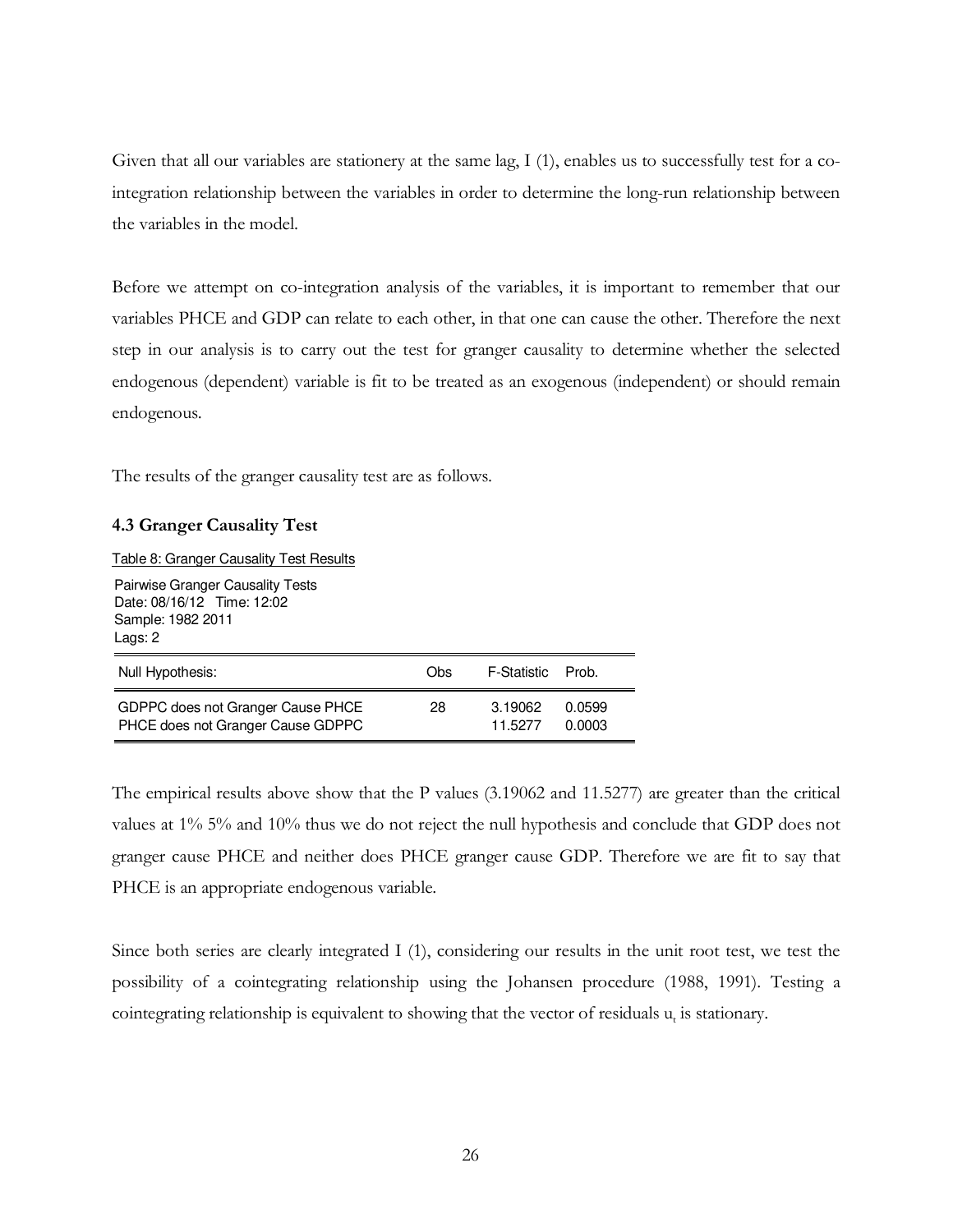#### **4.4 Test for Co-integration**

E-Views supports VAR-based cointegration tests using the methodology developed in Johansen (1991,

1995) performed using a Group object or an estimated VAR object. The results of the cointegration

tests are as follows:

Table 9: Cointegration Test Results

Date: 08/16/12 Time: 14:47 Sample (adjusted): 1983 2011 Included observations: 29 after adjustments Trend assumption: Linear deterministic trend Series: PHCE GDPPC POP INF PHYS Lags interval (in first differences): No lags

#### **1.Number of cointegrating relations**

Unrestricted Cointegration Rank Test (Trace)

| Hypothesized<br>No. of $CE(s)$ | Eigenvalue | Trace<br>Statistic | 0.05<br><b>Critical Value</b> | Prob.** |  |
|--------------------------------|------------|--------------------|-------------------------------|---------|--|
| None <sup>*</sup>              | 0.910416   | 118.2594           | 69.81889                      | 0.0000  |  |
| At most 1 <sup>*</sup>         | 0.514573   | 48.29470           | 47.85613                      | 0.0454  |  |
| At most 2                      | 0.421179   | 27.33562           | 29.79707                      | 0.0937  |  |
| At most 3                      | 0.326119   | 11.47954           | 15.49471                      | 0.1837  |  |
| At most 4                      | 0.001144   | 0.033208           | 3.841466                      | 0.8554  |  |

Trace test indicates 2 cointegrating eqn(s) at the 0.05 level

\* denotes rejection of the hypothesis at the 0.05 level

\*\*MacKinnon-Haug-Michelis (1999) p-values

Unrestricted Cointegration Rank Test (Maximum Eigenvalue)

| Hypothesized<br>No. of $CE(s)$ | Eigenvalue | Max-Eigen<br><b>Statistic</b> | 0.05<br><b>Critical Value</b> | Prob.** |  |
|--------------------------------|------------|-------------------------------|-------------------------------|---------|--|
| None <sup>*</sup>              | 0.910416   | 69.96468                      | 33.87687                      | 0.0000  |  |
| At most 1                      | 0.514573   | 20.95908                      | 27.58434                      | 0.2787  |  |
| At most 2                      | 0.421179   | 15.85608                      | 21.13162                      | 0.2334  |  |
| At most 3                      | 0.326119   | 11.44633                      | 14.26460                      | 0.1332  |  |
| At most 4                      | 0.001144   | 0.033208                      | 3.841466                      | 0.8554  |  |

Max-eigenvalue test indicates 1 cointegrating eqn(s) at the 0.05 level

\* denotes rejection of the hypothesis at the 0.05 level

\*\*MacKinnon-Haug-Michelis (1999) p-values

The empirical findings above indicate that there exists at least one (1) cointegrating equation, we therefore reject the null hypothesis that there is non-cointegration between the variables and conclude that cointegration relations exist, implying that our variables PHCE, GDPPC, POP, INF and PHYS are trend stationery and that there are at most (2) significant cointegrating relations between the variables at the 0.05 significant level, hence a long-run linear relationship exists between these variables, more so between GDP per capita and PHCE.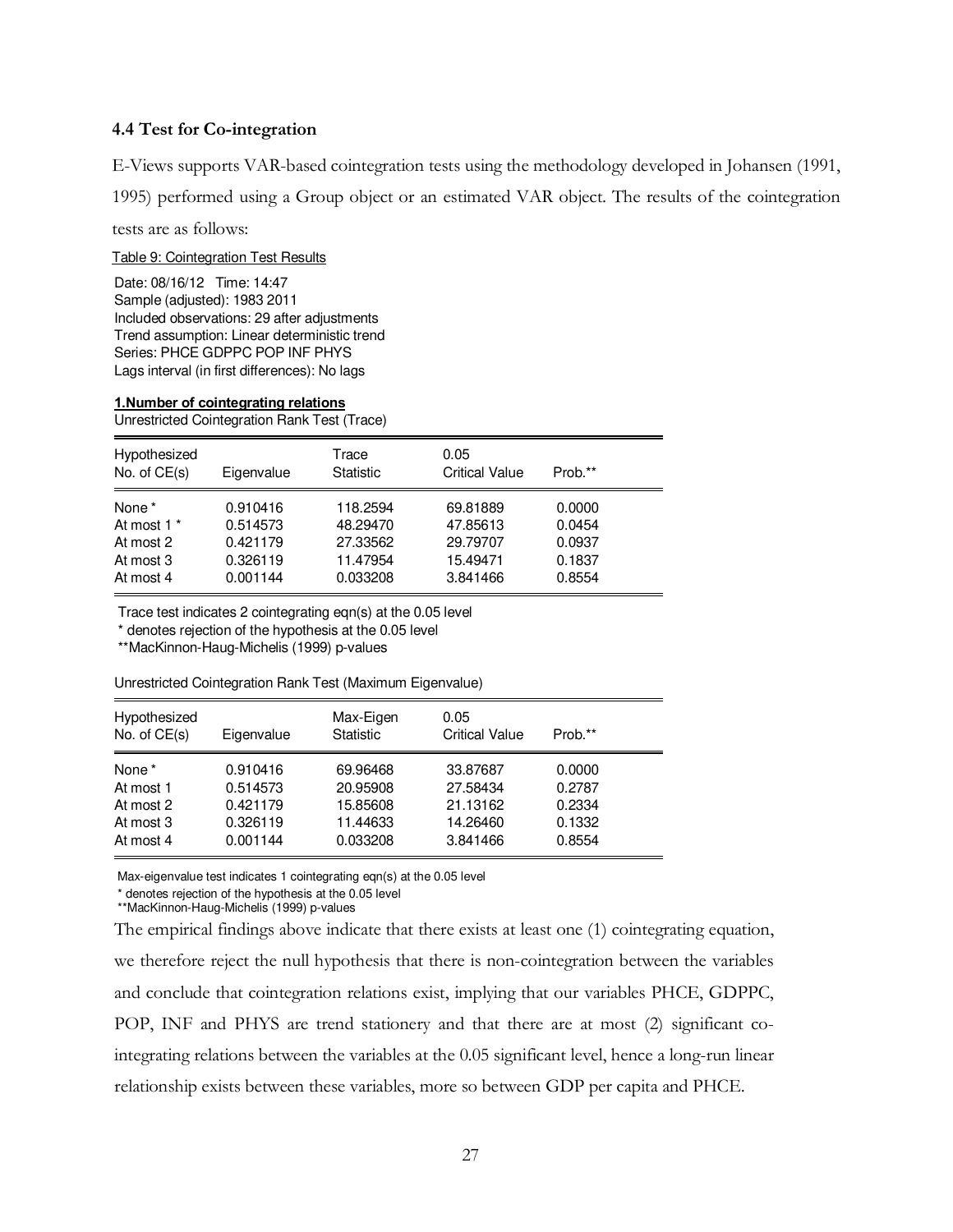#### **2.Estimates of the cointegrating relation and adjustment parameters**

| <b>PHCE</b> | GDPPC.      | <b>POP</b>  | INF         | <b>PHYS</b> |  |
|-------------|-------------|-------------|-------------|-------------|--|
| $-0.219912$ | 0.001922    | $-0.504959$ | 0.042900    | 11.04546    |  |
| 0.286017    | $-0.017958$ | 0.602383    | $-0.041083$ | -7.697738   |  |
| 0.105149    | $-0.002685$ | -0.050636   | 0.097299    | -3.588748   |  |
| -0.237906   | $-0.004788$ | $-0.748617$ | 0.004356    | 28.63844    |  |
| 0.091938    | $-0.005169$ | 3.230084    | $-0.008481$ | 5.699629    |  |

Unrestricted Cointegrating Coefficients (normalized by b'\*S11\*b=I):

The above results show the estimates of  $\beta$  and  $\alpha$  based on the normalization  $\beta$ <sup>'\*</sup>S<sub>11</sub><sup>\*</sup> $\beta$ , where  $S<sub>11</sub>$  is defined in Johansen (1995) in our methodology above. The results indicate that PHCE has a negative effect on GDP per capita in the long-run given the adjusted parameters are mostly inverse to different co-integrating vectors preceding.

Unrestricted Adjustment Coefficients (alpha):

| D(PHCE)<br>D(GDPPC)<br>D(POP) | -1.107071<br>-24.71482<br>-0.030690 | -0.336114<br>25.34430<br>$-0.017915$ | 0.820117<br>6.859096<br>-0.007097 | 0.659488<br>-4.512635<br>0.014360 | 0.022817<br>-0.119782<br>-0.000674 |  |
|-------------------------------|-------------------------------------|--------------------------------------|-----------------------------------|-----------------------------------|------------------------------------|--|
| D(INF)                        | -1.801597                           | -0.454167                            | -4.756519                         | 0.312154                          | 0.194767                           |  |
| D(PHYS)                       | -0.018847                           | -0.016005                            | 0.011492                          | -0.003155                         | 0.000140                           |  |

The above results show the alpha unrestricted adjustment coefficients for our variables indicating the level of long-run relationship between the variables for every possible number of co-integrating relationships.

#### **4.5 Estimation of Equation**

Table 10: Regression Results

Dependent Variable: LOG(PHCE) Method: Least Squares Date: 08/27/12 Time: 17:21 Sample (adjusted): 1982 2011 Included observations: 30 after adjustments

| Variable                                                                                                                         | Coefficient                                                                      | Std. Error                                                                                                                           | t-Statistic                                                 | Prob.                                                                         |
|----------------------------------------------------------------------------------------------------------------------------------|----------------------------------------------------------------------------------|--------------------------------------------------------------------------------------------------------------------------------------|-------------------------------------------------------------|-------------------------------------------------------------------------------|
| C<br>LOG(GDPPC)<br>LOG(POP)<br>LOG(INF)<br>LOG(PHYS)                                                                             | 7.471658<br>0.023549<br>$-3.433140$<br>0.035738<br>1.350406                      | 1.470197<br>0.216089<br>0.386659<br>0.046134<br>0.199729                                                                             | 5.082078<br>0.108979<br>$-8.878978$<br>0.774647<br>6.761193 | 0.0000<br>0.9141<br>0.0000<br>0.4458<br>0.0000                                |
| R-squared<br>Adjusted R-squared<br>S.E. of regression<br>Sum squared resid<br>Log likelihood<br>F-statistic<br>Prob(F-statistic) | 0.976505<br>0.972745<br>0.184058<br>0.846937<br>10.94174<br>259.7585<br>0.000000 | Mean dependent var<br>S.D. dependent var<br>Akaike info criterion<br>Schwarz criterion<br>Hannan-Quinn criter.<br>Durbin-Watson stat |                                                             | 2.103472<br>1.114896<br>$-0.396116$<br>$-0.162583$<br>$-0.321407$<br>1.008665 |

The above results indicate that our estimating equation will be represented as:

lnPHCE **= 7.471658 + 0.023549** lnGDPPC **- 3.433140** lnPOP **+ 0.035738** lnINF **+ 1.350406** lnPHYS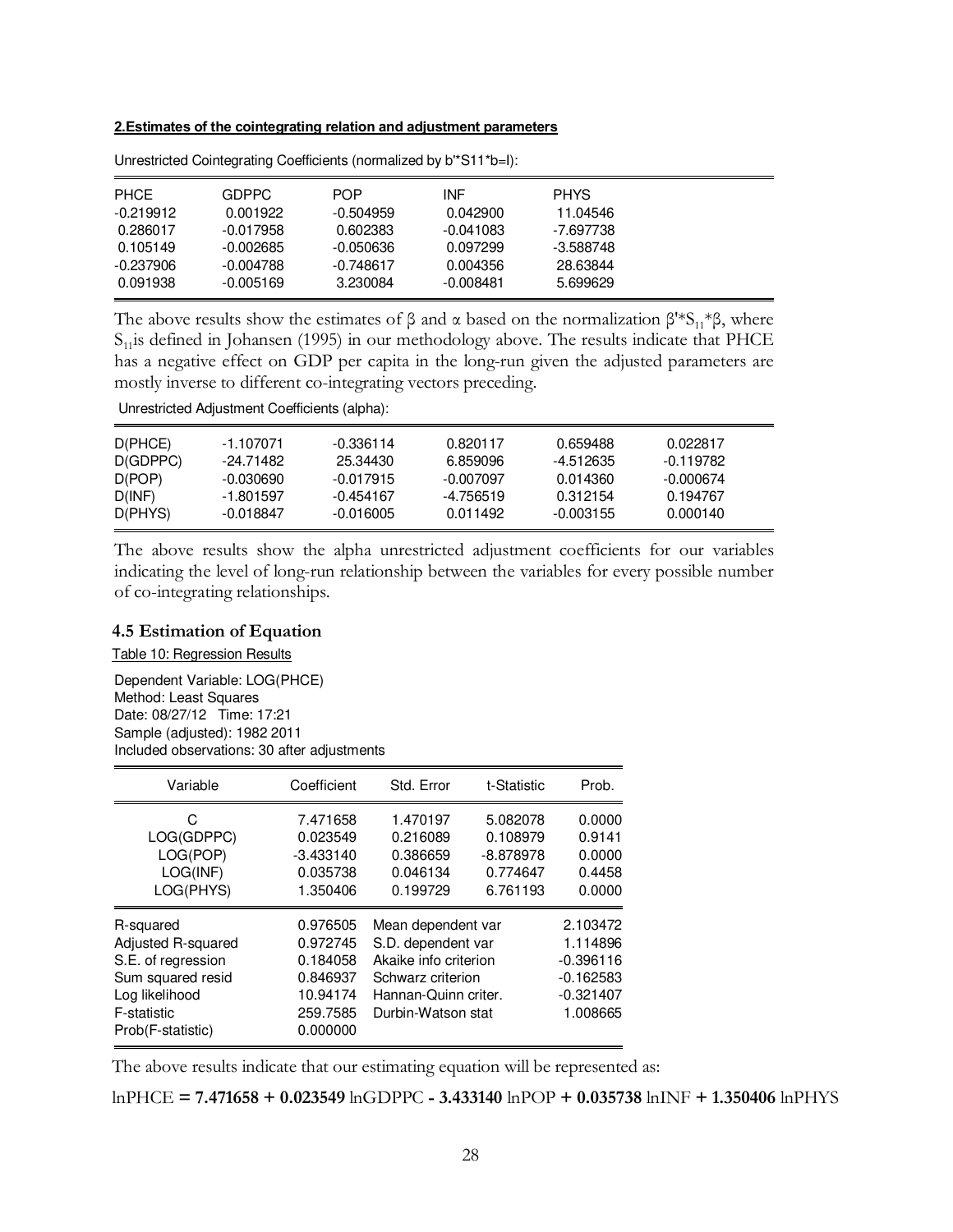The results above enable us to estimate the income elasticity of PHCE is defined by the percentage change in PHCE divided by the percentage change in GDP per capita. The results above imply that a 1% increase in GDPPC would mean a 0.0235% increase in PHCE.

The R-squared  $(R^2)$  statistic measures the success of the regression in predicting the values of the dependent variable within the sample. In standard settings,  $R^2$  may be interpreted as the fraction of the variance of the dependent variable explained by the independent variables. The statistic will equal one if the regression fits perfectly, and zero if it fits no better than the simple mean of the dependent variable. The  $R^2$ results above of 0.97 depicts an almost perfect fit or high authenticity of the variables of data analysis.

\*\* N/B the nominal values of PHCE have been divided by 1 billion to provide neater coefficient values of the variables.

The view of the fitted actual, fitted and residual graph of our model is as follows:





**Figure 9: PHCE Residual Graph** 

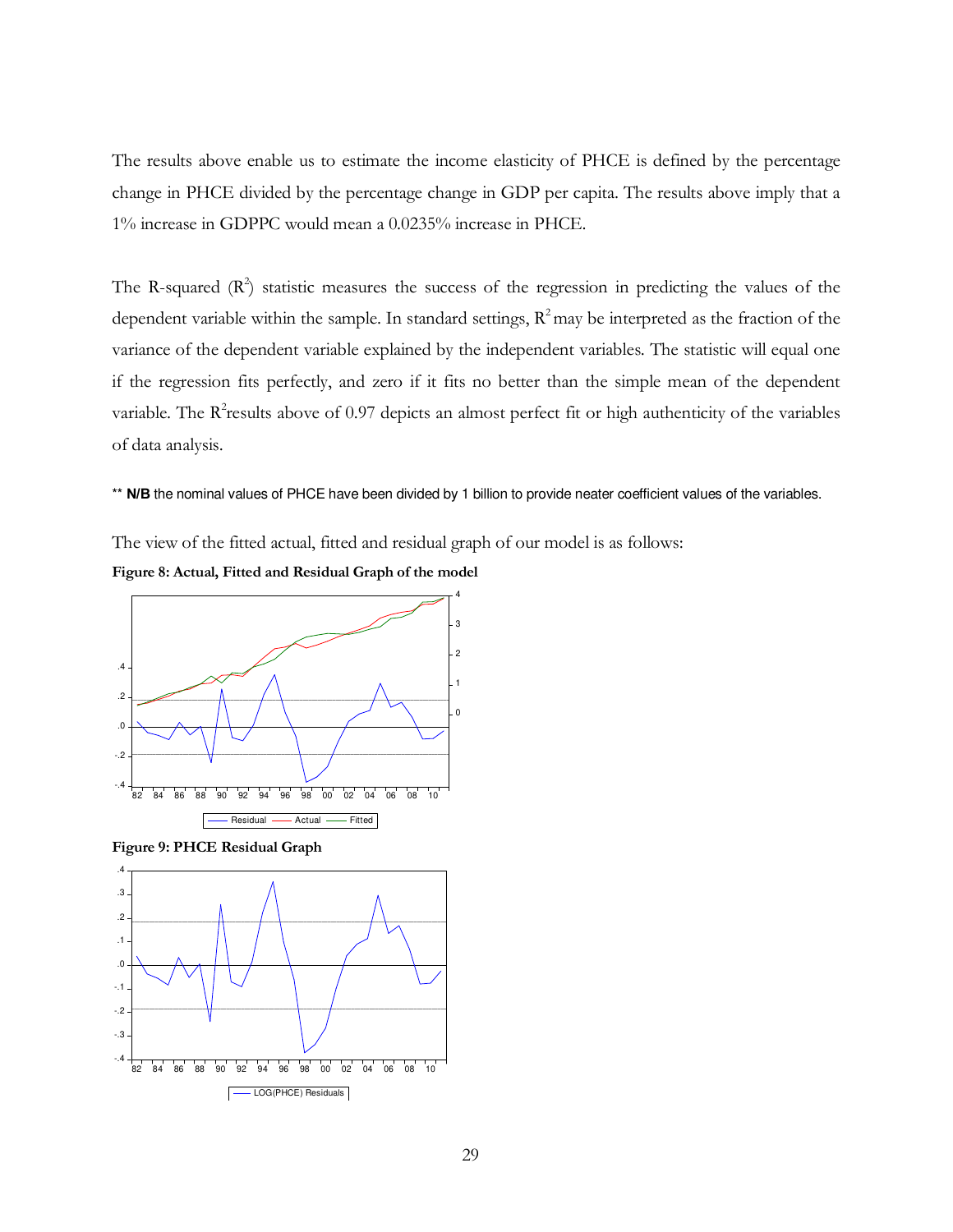#### **CHAPTER FIVE**

#### **5.0 CONCLUSION**

#### **5.1 Summary**

The study has conducted an analysis of the model after checking for the cointegrating properties. We see that PHCE has a negative impact on GDPPC in the long-run given the relationship described by the adjustment parameters.

The model estimated is stationary with mean (0) and variance (1), described by the fact that all variables have no unit roots at the 1sdt lagged difference. I (1)

Through the description of the regression coefficients, we see that a 1% increase in GDPPC should lead to a 0.024% increase in PHCE, also using other control variables; a 1% decrease in population growth will necessitate a 3.4% decrease in PHCE, a versa result. In Kenya, the population growth has been reducing as seen in the population chart above, it is however expected that an increase in population growth necessitates a much higher increase in PHCE, because of the population senility rate. The case presented in this study is just but the vise versa of the above theory, therefore the more the population keeps dwindling the far less outlay is to be expected of PHCE. Looking onto price matters, we can tell from the variables regressed that a 1% change in inflation will necessitate a 0.036% increase in PHCE. Finally, if the number of doctors, registered nurses, lab technicians and medical officers in the country increase by 1%, PHCE should increase by 1.35% taking into account value for money with time.

#### **5.2 Conclusion**

The direct impact of GDP per capita on PHCE is important to consider in financial planning. IN predicting future values of PHCE, we see that a 1% increase in GDP per capita would necessitate a 0.024% increase in PHCE. Therefore given the IMF World Economic Outlook 2011 of Kenya's GDP Per Capita Projection set to increase by 3.8% in 2013, we expect that PHCE will increase by 0.0912% or in nominal terms the expected increase of GDP per capita of Kshs 1,463 at Kshs current prices should increase PHCE by Kshs 4.6 billion.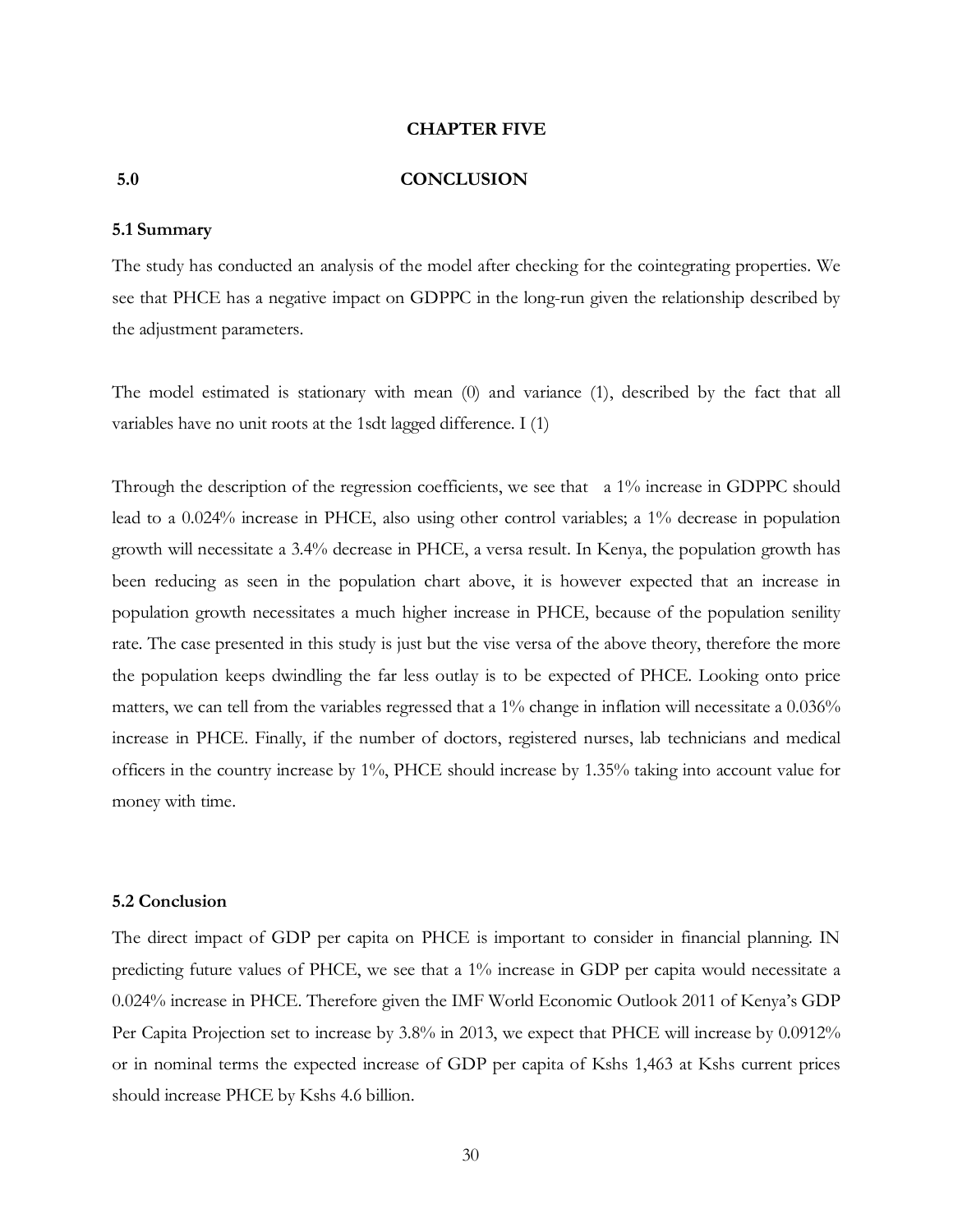The price elasticity of demand for PHCE in Kenya of 0.024 shows us that healthcare in Kenya would be described as one with an almost perfectly inelastic demand, this means that healthcare in Kenya is a normal good but mostly a necessary good, meaning that when income rises, demand for healthcare will increase. But the increase for healthcare is less than proportional to the rise in income, so the proportion of expenditure on healthcare will fall as income rises.

#### **5.3 Policy Recommendations**

The results of this derive proper benchmarks in deciding the directions of financing public healthcare in Kenya. Among the policy recommendations to be described, the following should be considered in drafting policy in Kenya:

1. The Health Policy Framework (1994) and the NHSSP (2005) of Kenya should be amended to include the elastic relationship of Kenya's GDP per capita to PHCE as a benchmark for determining the minimum financial outlay of PHCE.

2. Given that healthcare in Kenya has been described as a normal necessary good, policy makers should consider lobbying for healthcare to be as a necessary benefit to all employees under PAYE income, and especially to civil servants individual incomes and as a separate regime from NHIF.

3. Given that the National Health Accounts of Kenya neglect the use of QALY's and DALY's in their analysis, a policy recommendation for better healthcare monitoring by including QALY and DALY studies in the NHA accounts of Kenya is necessary to derive better analysis in monitoring healthcare in Kenya.

#### **5.3 Limitations of the study**

Given that variables like technological advancement in medical care are difficult to estimate in Kenya especially because no data of this nature exists and the amounts of public expenditure to chronic diseases in public hospitals are not available the study was not as exhaustive. I would encourage other researchers to venture into deriving this data in analyzing better results for such a study.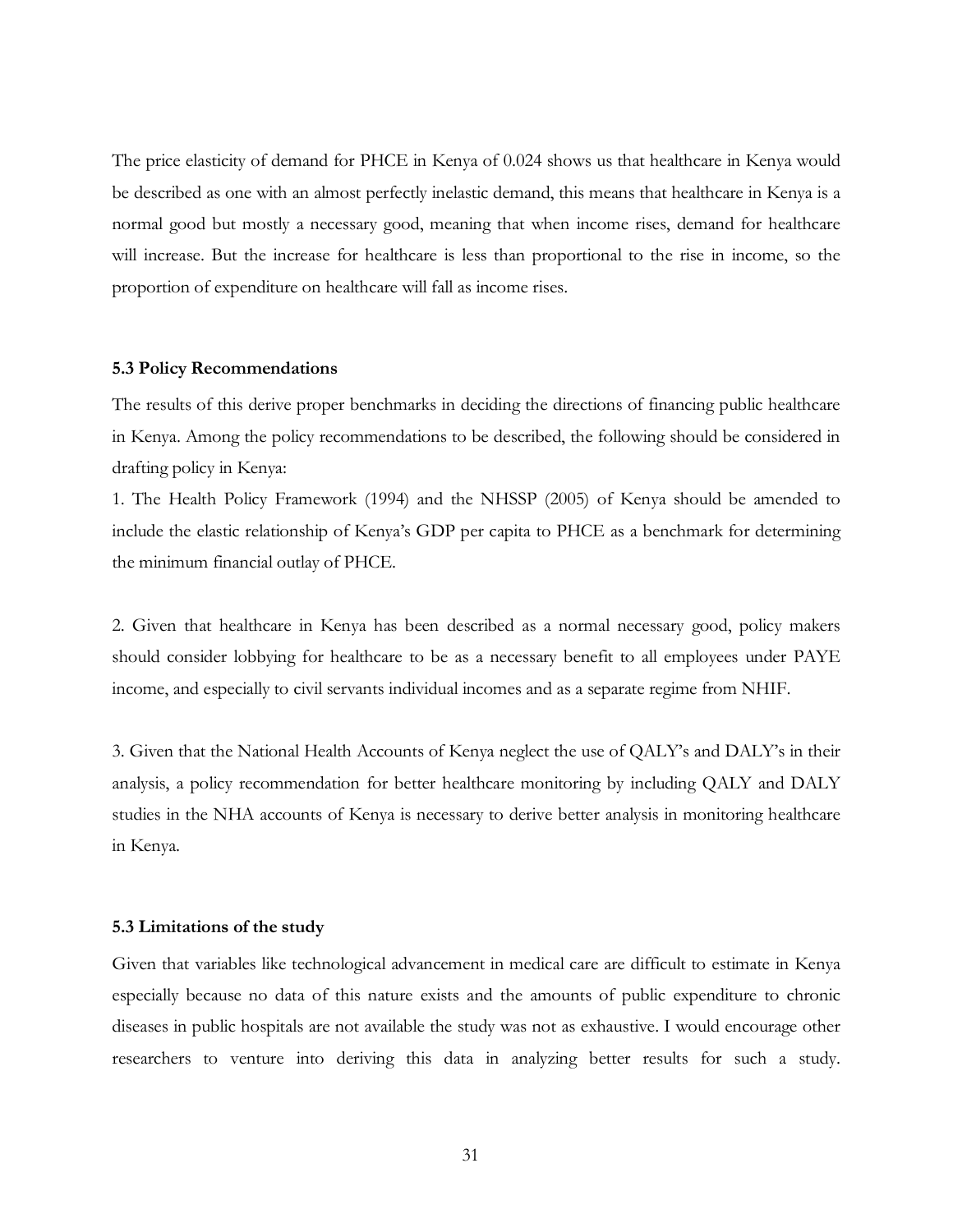#### **REFERENCES**

Abel-Smith B (1994), 'An introduction to health policy, planning and financing'*, Longman:* New York.

Amaresh Das & Frank Martin (2010), 'An Econometric Analysis of the US Health Care Expenditure', *Longman:* New York.

Buchanan, J. M. (1965), 'The Inconsistencies of the National Health Service', *Institute of Economic affairs*, London.

Bosanquet, N. (1986), 'Inconsistencies of the NHS: Buchanan revisited', *Institute of Economic affairs*, London.

Culyer, A. J. (1989), 'Cost containment in Europe', *Health care systems in transition (OECD, Paris)*, 29- 40.

D. A. Dickey (1984), 'Testing for Unit Roots in Autoregressive-Moving Average Models of Unknown Order', *Biometrika* **71**, 599–607.

Dritsakis, N. (2003), 'A theoretical sample for measuring the optimum inter-regional distribution of health resources', *Health Services Management Research*, 16, 1 – 6.

EViews 7 user guide I and II, QMS, 1994–2009 Quantitative Micro Software, LLC

Eurostat statistics, 2012

Gerald .F Donahoe & Arthur L. Sensenig (2000), 'Improved Estimates of Capital Formation in the National Health Expenditure Accounts', Health care financing review/Fall 2006/Volume 28, Number 1.

Government of Kenya/Central Bureau of Statistics, Office of the Vice-President, and Ministry of Planning and Development (2008) *Demographic and Health Survey*: (Government Press).